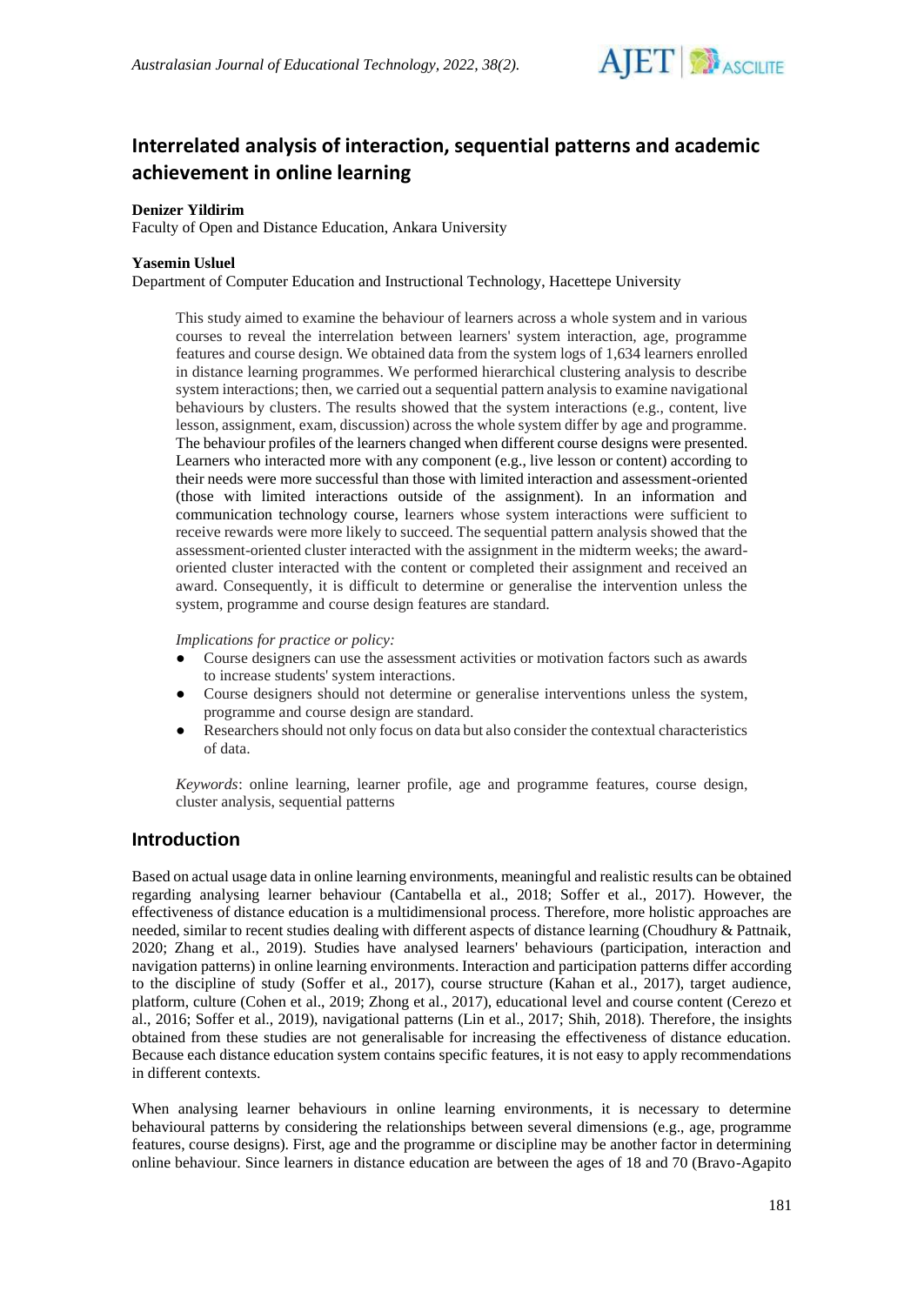

et al., 2021), the behavioural patterns of learners in different age groups are also different. Bravo-Agapito et al. described the profile of students based on learners' interactions with the Moodle learning management system (LMS). Profiles in Bravo-Agapito et al.'s research show learners' groups who behave differently. When the characteristics of groups  $(n = 5)$  were examined, some groups were characterised as having a lower age (e.g., groups 1 and 2). For example, the average age of group 1 was found to be lower than that of group 3 (group 1: *n* = 214, Xage = 35.03; group 3: *n* = 87, Xage = 40.05). Also, group 1 was composed mainly of Computer Science, Journalism and Psychology students, and group 3 consisted of Civil Engineering students. Therefore, it can be argued that programme features and age may be determining factors for learners' profiles.

Moreover, we can begin to understand learners' behaviours and performance indicators when we examine how students interact with the system or course designs (Nguyen et al., 2017; Nguyen et al., 2018; Rienties & Jones, 2019). Different course designs make it difficult to improve student learning experiences in online learning environments (Botelho et al., 2019; Gkontzis et al., 2019; Sandoval et al., 2019). For example, Sandoval et al. showed that predictive power changed according to the courses chosen. Botelho et al. tried to predict students' attrition in an environment where they used clues to solve mathematical problems. Gkontzis et al. attempted to predict learners' attrition in a discussion forum, content (e.g., videos) and quiz components. Therefore, the variables related to course designs may be another reason for changing learners' behaviour.

This study aimed to examine learners' behaviour across the whole system and in various courses to reveal the interrelation between students' interaction, multiple variables (such as age, the registered programme) and course design. For this purpose, we applied holistic educational data mining (EDM) with clustering and sequential pattern analysis (SPA) on learners' behaviour. The research questions (RQs) are presented below:

- 1. How are learner interactions clustered across the whole system?
- 2. Do learner interactions across the whole system vary according to age and distance education programmes?
- 3. How are learner interactions clustered in different online lessons?
	- 3.1. Is there a significant difference in the academic achievement of learners clustered in different online lessons?
	- 3.2. How do the interactions of learners vary by week?
	- 3.3. What navigational behaviours do the learners demonstrate?

## **Educational data in the current study**

While analysing learner behaviours using EDM, various educational data based on self-report or observation may be considered (Han & Hellis, 2020). Observational data include learning and teaching analytics and assessment analytics (Han & Hellis, 2020; Ifenthaler & Yau, 2020). These variables consist of analytics such as frequency of usage, participation mode, time-related metrics or formative or summative assessment scores (Agudo-Peregrina et al., 2014; Bravo-Agapito et al., 2021). In this context, the issue of which variables to consider is essential. Sandoval et al. (2018) stated that selecting low-cost variables is more practical and helpful in producing more generalisable results. For this purpose, this study referenced the frequency of usage and the participation mode. Time-related metrics (e.g., time spent on a task, individual work time, time spent on an activity) were not calculated because the calculation is labourintensive (Bravo-Agapito et al., 2021; Sandoval et al., 2018).

The frequency of usage indicates the number of times a behaviour is repeated. Many researchers base their analysis on the frequency of usage when examining learners' interactions and participation (Cerezo et al., 2016; Cohen et al., 2019; Kahan et al., 2017; Soffer et al., 2019). The frequency of usage is calculated according to the frequency of action within a certain time frame (e.g., number of views, number of submissions). Participation mode handles behaviour actively and passively. Some studies have focused on participation mode in their analyses by classifying learner actions as passive or active based on learners' interactions in the system (e.g., Gavilanes-Sagnay et al., 2018). Agudo-Peregrina et al. (2014) found that active participation (e.g., sending a message, submitting homework or assignments) of the learners is lower than their passive participation (e.g., reading messages, reading homework or assignments).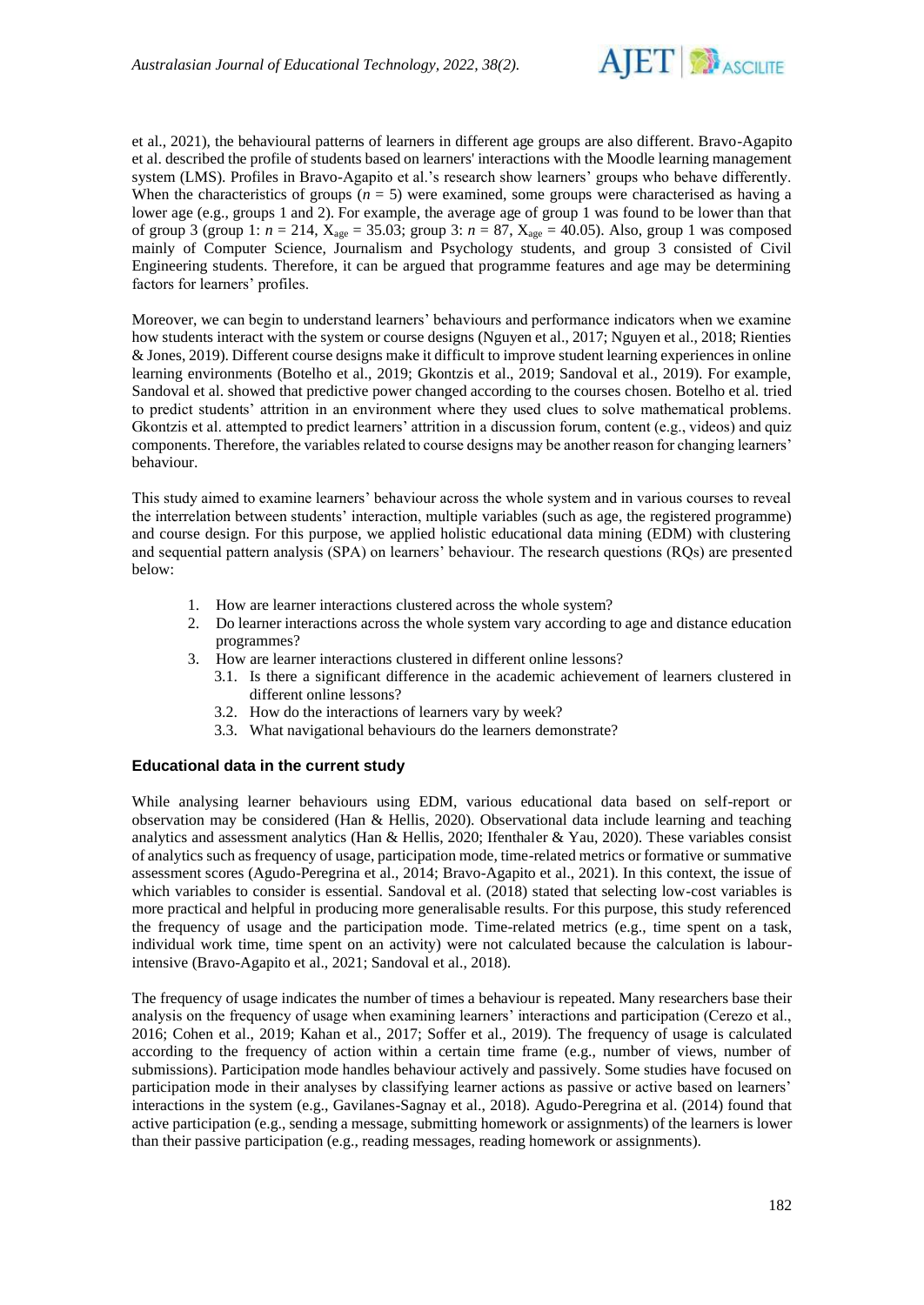

#### *Profiles of learner behaviours*

Some studies have shown that behaviour patterns change according to the way participation and interaction are handled (e.g., access to learning resources, effort, or procrastination) in courses with similar activities (e.g., Bravo-Agapito et al., 2021; Cerezo et al., 2016; Cohen et al., 2019). Even when interaction and participation are evaluated within the same context (e.g., learners' activities and environment), differences in behavioural patterns can be observed (Kahan et al., 2017; Van den Beemt et al., 2018). Although these results provide information about learner behaviour, they do not contain enough details regarding the learner's interaction with course design, age and the registered programmes in distance online learning. In this context, this research examined online courses that provide different learning activities in course design to demonstrate the importance of elements related to course design on learners' behaviour using the EDM approach.

### **Navigational paths and SPA**

SPA may be used to analyse learners' navigation paths across a system (Campagni et al., 2012; Dráždilová et al., 2010). Some studies have focused on the potential uses of SPA (Munk & Drlik, 2011; Zhou, 2010), whereas some have looked into the design of the system or were based on repetitive sequential patterns (Wang et al., 2012; Wong et al., 2019), and others have analysed sequential interactions by labelling learners as successful or unsuccessful (Lin et al., 2017; Shih, 2018). Most studies have demonstrated sequential patterns in learner behaviour in an activity (Lin et al., 2017; Shih, 2018; Wang et al., 2012). However, in Wong et al.'s study, the order of learners in the video, discussion and assessment was analysed according to whether the students' self-regulated learning prompt videos were watched or not. Therefore, by examining the order of learners' learning activities according to different categories, more course design information may be obtained. The current study examined sequential patterns based on all activities rather than a single activity and classified learner behaviour in a single activity as active or passive according to participation mode.

## **Methods**

#### **Participants**

The participants consisted of three groups chosen from 1,634 learners enrolled in distance education programmes at Ankara University in Turkey. The participants were selected according to the RQ as we wanted to define the learner behaviours across the whole system and in various lessons. The first group (all students;  $n = 1634$ ) was chosen to answer RQ1 and RQ2; the second group (students taking three different online lessons (MD: Medical Documentation, A: Anatomy, ICT: Information and Communication Technologies) together in the same programme; *n* = 95) was chosen to answer RQ3 and RQ3.1; and the third group (students taking ICT;  $n = 112$ ) was chosen to answer RQ3.2 and RQ3.3 (see Table 1).

| Characteristics of study groups determined for RQs |                 |              |           |           |           |       |                    |
|----------------------------------------------------|-----------------|--------------|-----------|-----------|-----------|-------|--------------------|
| Study group                                        | <b>RQ</b>       | Programm     |           |           | Age       |       | Lessons            |
|                                                    |                 | e            | $18 - 24$ | $25 - 31$ | $32 - 38$ | $39+$ |                    |
| All students                                       | RQ1             | A            | 30.2%     | 51.7%     | 12.8%     | 5.4%  | All lessons        |
| $(n = 1634)$                                       | RQ <sub>2</sub> | B            | 76.1%     | 12.4%     | 7.1%      | 4.4%  |                    |
|                                                    |                 | $\mathsf{C}$ | 64.2%     | 22.4%     | 9.9%      | 3.4%  |                    |
|                                                    |                 | D            | 10.0%     | 28.7%     | 45.9%     | 15.4% |                    |
|                                                    |                 | E            | 64.9%     | 18.9%     | 14.5%     | 1.8%  |                    |
|                                                    |                 | F            | 56.1%     | 20.7%     | 11.0%     | 12.2% |                    |
|                                                    |                 | Total        | 50.3%     | 25.8%     | 16.9%     | 7.1%  |                    |
| Student taking three                               | RO3             | E            | 72.6%     | 9.5%      | 16.8%     | 1.1%  | Medical            |
| different online                                   | RQ3.1           |              |           |           |           |       | Documentation (MD) |
| lessons together in a                              |                 |              |           |           |           |       | Anatomy (A)        |
| programme                                          |                 |              |           |           |           |       | Information and    |
| $(n=95)$                                           |                 |              |           |           |           |       | Communication      |
|                                                    |                 |              |           |           |           |       | Technologies (ICT) |
| Students taking ICT                                | RQ3.2           | E            | 71.4%     | 12.5%     | 15.2%     | 0.9%  | ICT                |
| course                                             | RQ3.3           |              |           |           |           |       |                    |
| $(n=112)$                                          |                 |              |           |           |           |       |                    |

#### Table 1

*Characteristics of study groups determined for RQs*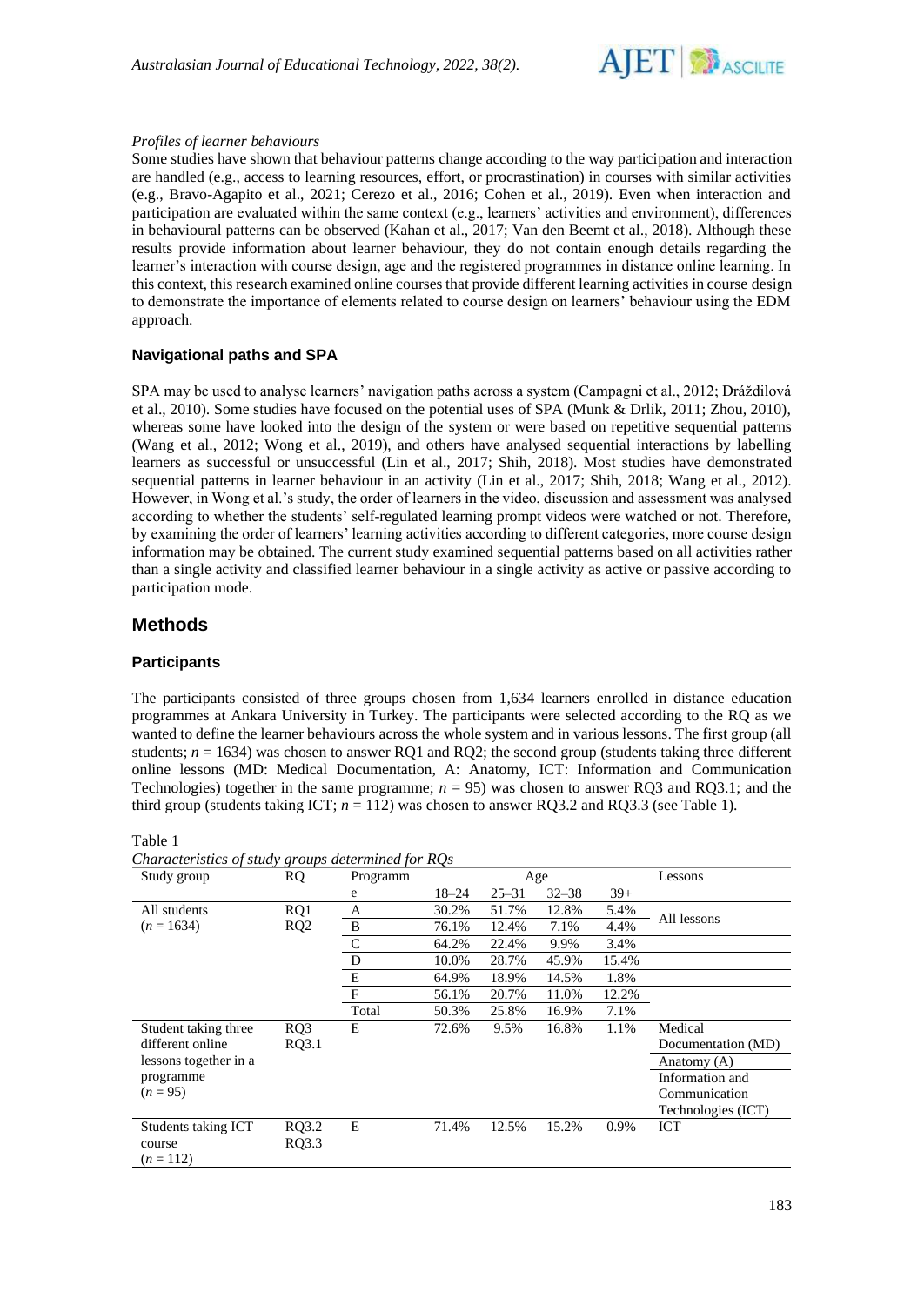

*Note.* Programmes: A. Judicial Services Support Personnel DEP (Distance Education Programme); B. Banking and Insurance Programme DEP; C. Computer Programming DEP; D. Divinity Diploma Upgrade DEP; E. Medical Documentation Support Personnel DEP; F. Tourism and Hotel Management DEP.

### **Course designs**

Online courses are structured according to the "Procedures and Principles Regarding Distance Education in Higher Education Institutions" (Council of Higher Education, 2020). Accordingly, various tools are provided for all instructors to create multiple activities such as content transfer, evaluation or assessment, discussion, collaborative work. The students are responsible for learning. In all programmes, the duration of all lessons is 14 weeks. The midterm and final times are the same. Although the final exams in all programmes were supervised paper-and-pencil tests, the midterms differed in each programme (either as homework, an electronic exam or a supervised multiple-choice test). The criteria for the assessment of lesson success used are homework or electronic midterm exam scores (20%) and supervised paper-andpencil test scores (80%) in associate degree programmes. In bachelor's degree completion programmes, criteria used are supervised midterm scores (30%) and supervised paper-and-pencil test scores (70%).

In the system considered in the research, some courses and programmes are similar and different from each other in terms of content transfer, assessment, discussion and rewarding activities. The content transfer is provided in all the courses covered in the research using similar tools such as sharable content object reference model (SCORM), PDF or presentation (PowerPoint), or live lesson. The instructors are obliged to conduct at least a synchronous live lesson once a week in all courses. Synchronous live lessons are held through web conferences on the date and time planned by the instructors. Each live lesson is recorded by instructors and is accessible for learners who cannot attend synchronously. Structured content (SCORM) containing summary information is prepared for each unit of the courses in the whole system. The contents are prepared and uploaded to the system in cooperation with instructional design and subject matter experts (Table 2).

#### Table 2

| ***** <i>*</i> | Course designs in study groups |        |              |            |        |                          |                          |            |            |        |
|----------------|--------------------------------|--------|--------------|------------|--------|--------------------------|--------------------------|------------|------------|--------|
| Group          | Programme                      | Lesson | Content      | Assessment |        |                          |                          |            | Discussion | Reward |
|                |                                |        | transfer     | FA         |        | SA                       |                          | SA         |            |        |
|                |                                |        |              |            |        | midterm                  |                          | final      |            |        |
|                |                                |        |              | Q          | EE     | A                        | SM                       | <b>SMC</b> |            |        |
|                |                                |        |              |            |        |                          | C                        |            |            |        |
| Group 1        | A                              | All    | SCORM.       |            | 17     | ٠                        | 17                       | 17         | $+$        |        |
| $(n = 1634)$   | B                              |        | PDF or       |            | 13     | 13                       | ٠                        | 16         | $+$        |        |
|                | C                              |        | presentation | 2          | 9      | 6                        |                          | 15         | $^{+}$     |        |
|                | D                              |        | Live lesson  |            |        | $\overline{\phantom{a}}$ | 16                       | 16         | $^{+}$     |        |
|                | E                              |        |              |            | 11     |                          | $\overline{\phantom{a}}$ | 12         | $+$        | $^+$   |
|                | F                              |        |              |            | 4      | 12                       | ۰.                       | 16         | $^{+}$     |        |
| Group 2        | E                              | MD     |              |            | $^{+}$ | ٠                        |                          | $+$        | $^{+}$     |        |
| $(n = 95)$     |                                | А      |              | $^{+}$     | ۰      | $+$                      | $\overline{\phantom{a}}$ | $+$        |            |        |
|                |                                | ICT    |              | $^+$       | ٠      | $^{+}$                   | $\overline{\phantom{a}}$ | $+$        | $^{+}$     | $^+$   |
| Group 3        | E                              | ICT    |              | $^{+}$     |        | $+$                      |                          | $+$        | $+$        | $+$    |
| $(n = 112)$    |                                |        |              |            |        |                          |                          |            |            |        |

*Note.* FA: formative assessment; SA: summative assessment; A: assignment: EE: electronic exam; SMC: supervised multiple choice.

For example, when we compare Programmes D and E for Study Group 1, in terms of assessment activities, Programme D has midterm exams with supervised multiple choice (SMC) in all lessons, Programme E in some lessons with electronic exam (EE;  $n = 4$ ) and assignment ( $n = 12$ ) in some lessons. Discussion activities are used by teachers in both programmes for announcement and informational purposes. On the other hand, Programme E uses rewards while Programme D does not use them at all. Moreover, even when considering a single programme (e.g., F), there are differences in design between courses (e.g., A, MD, ICT).

Under the current situation without any intervention, RQ2 compares students' interactions with different designs regarding the activities in courses with the same students  $(n = 95)$  enrolled. The duration of these lessons is 14 weeks. While EE is applied for the midterm exam in the MD, A and ICT courses assess the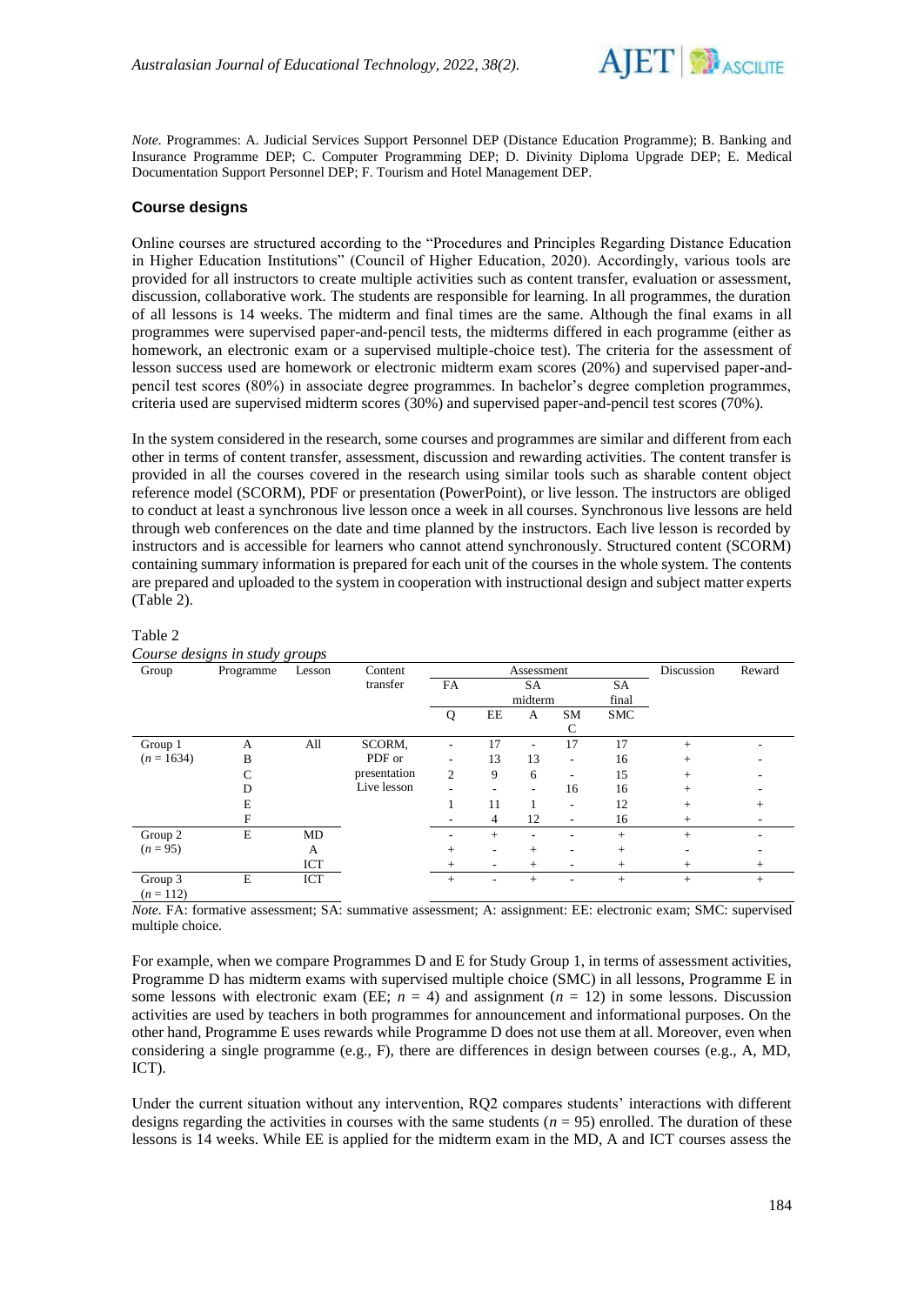

midterm exam with an assignment grade. Although the A course uses discussion and rewarding, the ICT course does not (Table 2).

## **Data collection tools**

Data collection tools consisted of the final exams and the system logs. Ethics committee approval was obtained from Hacettepe University Ethics Boards and Commissions (Ethics approval number: 433-1209). Written informed consent in the LMS was also obtained from all participants before the research. The final exam was a multiple-choice paper-and-pen test in a supervised environment. System logs were collected from the logstore\_standard\_log table (LogT) in the Moodle database. There were 2,148,443 records in the LogT for one semester. The processed data consists of 615,086 (%28.6) records. The data include a total of 77 actions performed by the learners. These actions include logging in, viewing any Moodle component (e.g., forum, assignment, live lesson, message, SCORM), adding, updating, sending and signing. Among the actions, those with zero variance values were discarded.

## **Data analysis**

The data analysis was performed in two stages: pre-processing the data and applying clustering and sequential pattern mining (Figure 1).



*Figure 1*. All stages of data analysis

## *Converting into frequency of usage and dimension reduction*

This study utilised SQL Pivot table to convert system logs into the frequency of usage. Then, the system logs of three different study groups (Table 1) were analysed through principal components analysis (PCA) to identify the thematically related variables. Varimax rotation method was used for PCA. Regression scores were recorded by naming variables associated with each other in a single dimension. As a result, the learner interactions across the whole system were grouped under seven dimensions as exam (quiz), assessment, message, live lesson, content and discussion (Tables  $3, 4 \& 5$ ). The learner interactions in various lessons have been grouped by Study Group 2 (Table 2). The MD course was grouped under three dimensions (live lesson, content and discussion); the A course was grouped under four dimensions (exam (quiz), assessment, content and live lesson); the ICT course was grouped under six dimensions (content, assessment, award, exam (quiz), discussion and live lesson).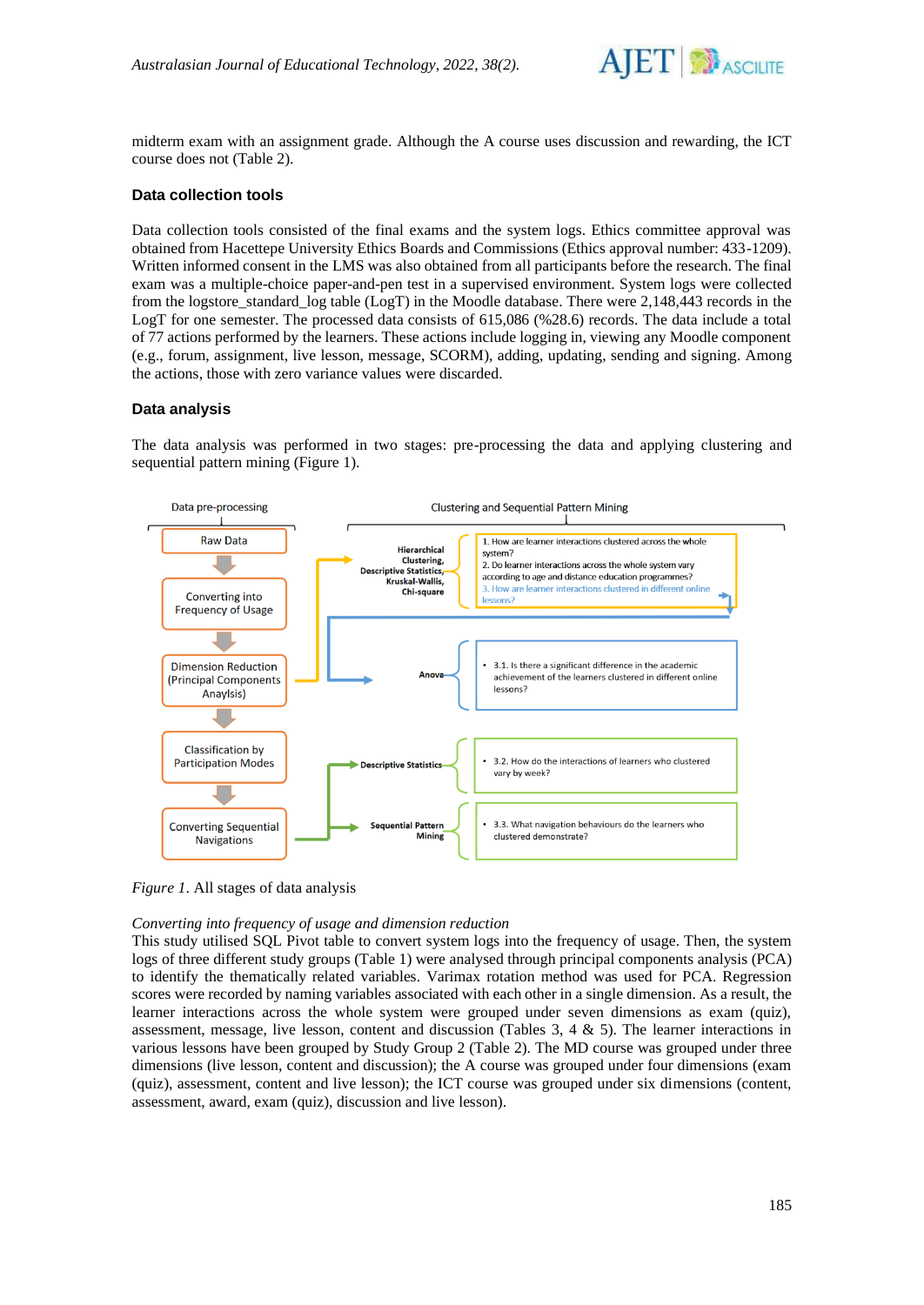

## Table 3

*KMO and Bartlett's test*

| Kaiser-Meyer-Olkin measure | Bartlett's test of sphericity |    |      |  |  |  |
|----------------------------|-------------------------------|----|------|--|--|--|
|                            | Approx. chi square            | df | S12. |  |  |  |
| .835                       | 85999.122                     |    | 000  |  |  |  |

#### Table 4

## *Total variance explained*

| Component      |        | Initial eigenvalues |              | Rotation sums of squared loadings |          |              |  |
|----------------|--------|---------------------|--------------|-----------------------------------|----------|--------------|--|
|                | Total  | $%$ of              | Cumulative % | Total                             | $%$ of   | Cumulative % |  |
|                |        | variance            |              |                                   | variance |              |  |
|                | 10.247 | 34.155              | 34.155       | 6.951                             | 23.170   | 23.170       |  |
| 2              | 5.000  | 16.668              | 50.823       | 5.286                             | 17.620   | 40.791       |  |
| 3              | 3.443  | 11.476              | 62.299       | 4.640                             | 15.468   | 56.259       |  |
| $\overline{4}$ | 2.280  | 7.599               | 69.898       | 3.603                             | 12.009   | 68.268       |  |
| .5             | 2.049  | 6.828               | 76.727       | 2.394                             | 7.980    | 76.248       |  |
| 6              | 1.698  | 5.661               | 82.388       | 1.842                             | 6.140    | 82.388       |  |

#### Table 5

*Rotated component matrix*

| Actions                            | Exam (Quiz) | Assessment | Message  | Live lesson | Content  | Discussion |
|------------------------------------|-------------|------------|----------|-------------|----------|------------|
| awarded badge                      | 0.897       | 0.152      | $-0.005$ | 0.108       | $-0.058$ | 0.022      |
| leveledup user                     | 0.895       | 0.155      | $-0.006$ | 0.104       | $-0.012$ | 0.018      |
| updated course module completion   | 0.878       | 0.213      | 0.054    | 0.119       | $-0.035$ | 0.025      |
| viewed attempt summary             | 0.844       | 0.138      | 0.03     | 0.084       | 0.403    | 0.018      |
| started attempt                    | 0.841       | 0.129      | 0.027    | 0.085       | 0.424    | 0.016      |
| submitted attempt                  | 0.827       | 0.125      | 0.03     | 0.079       | 0.445    | 0.016      |
| reviewed attempt                   | 0.81        | 0.137      | 0.039    | 0.086       | 0.429    | 0.02       |
| viewed attempt                     | 0.808       | 0.175      | 0.035    | 0.08        | 0.423    | 0.013      |
| accepted statement                 | 0.758       | 0.163      | $-0.01$  | 0.077       | $-0.049$ | 0.03       |
| submitted assessable               | 0.162       | 0.961      | 0.075    | 0.087       | 0.064    | 0.024      |
| viewed submission form             | 0.222       | 0.925      | 0.097    | 0.129       | 0.044    | 0.049      |
| created submission                 | 0.16        | 0.924      | 0.071    | 0.081       | 0.074    | 0.01       |
| uploaded assessable                | 0.253       | 0.913      | 0.066    | 0.101       | 0.046    | 0.162      |
| viewed submission status           | 0.106       | 0.861      | 0.202    | 0.15        | 0.1      | 0.076      |
| updated submission                 | 0.26        | 0.706      | 0.036    | 0.103       | $-0.021$ | 0.05       |
| deleted message                    | $-0.016$    | 0.097      | 0.939    | 0.098       | 0.001    | $-0.061$   |
| viewed message                     | 0.061       | 0.27       | 0.884    | 0.114       | 0.005    | $-0.03$    |
| sent message                       | 0.082       | 0.191      | 0.858    | 0.117       | 0.031    | $-0.001$   |
| blocked message contact            | $-0.001$    | 0.012      | 0.843    | 0.06        | 0.002    | 0.197      |
| viewed user profile                | 0.006       | $-0.033$   | 0.834    | 0.091       | 0.001    | $-0.05$    |
| unblocked message contact          | $-0.018$    | $-0.004$   | 0.824    | 0.041       | $-0.001$ | 0.157      |
| view adobeconnect                  | 0.077       | 0.063      | 0.025    | 0.957       | 0.004    | 0.007      |
| meeting adobeconnect join          | 0.042       | 0.106      | 0.017    | 0.83        | 0.026    | $-0.011$   |
| recording adobeconnect view        | 0.153       | $-0.044$   | $-0.042$ | 0.806       | $-0.026$ | $-0.015$   |
| submitted status                   | 0.247       | 0.055      | 0.014    | 0.043       | 0.932    | 0.049      |
| submitted scoreraw                 | 0.17        | 0.086      | $-0.002$ | 0.061       | 0.886    | 0.006      |
| launched SCORM                     | 0.393       | 0.054      | 0.008    | 0.047       | 0.872    | 0.019      |
| updated post                       | $-0.013$    | 0.073      | 0.023    | 0.027       | 0.013    | 0.779      |
| viewed course module instance list | $-0.08$     | 0.039      | 0.157    | 0.125       | 0.054    | 0.757      |
| created discussion                 | 0.286       | 0.185      | 0.019    | 0.032       | 0.002    | 0.702      |

*Note*. Shading shows item loads collected in one dimension.

### *Classification by participation modes*

Analysing system interactions based on participation mode and frequency of usage would potentially provide more information on learner behaviours. For this, the actions were classified according to participation modes based on the classification in the literature. The classification includes the appropriate actions related to each other due to the PCA in the ICT course in the third study group. Besides, this study considered viewing the component about the award as passive participation and getting a badge upon completing the necessary tasks as active participation.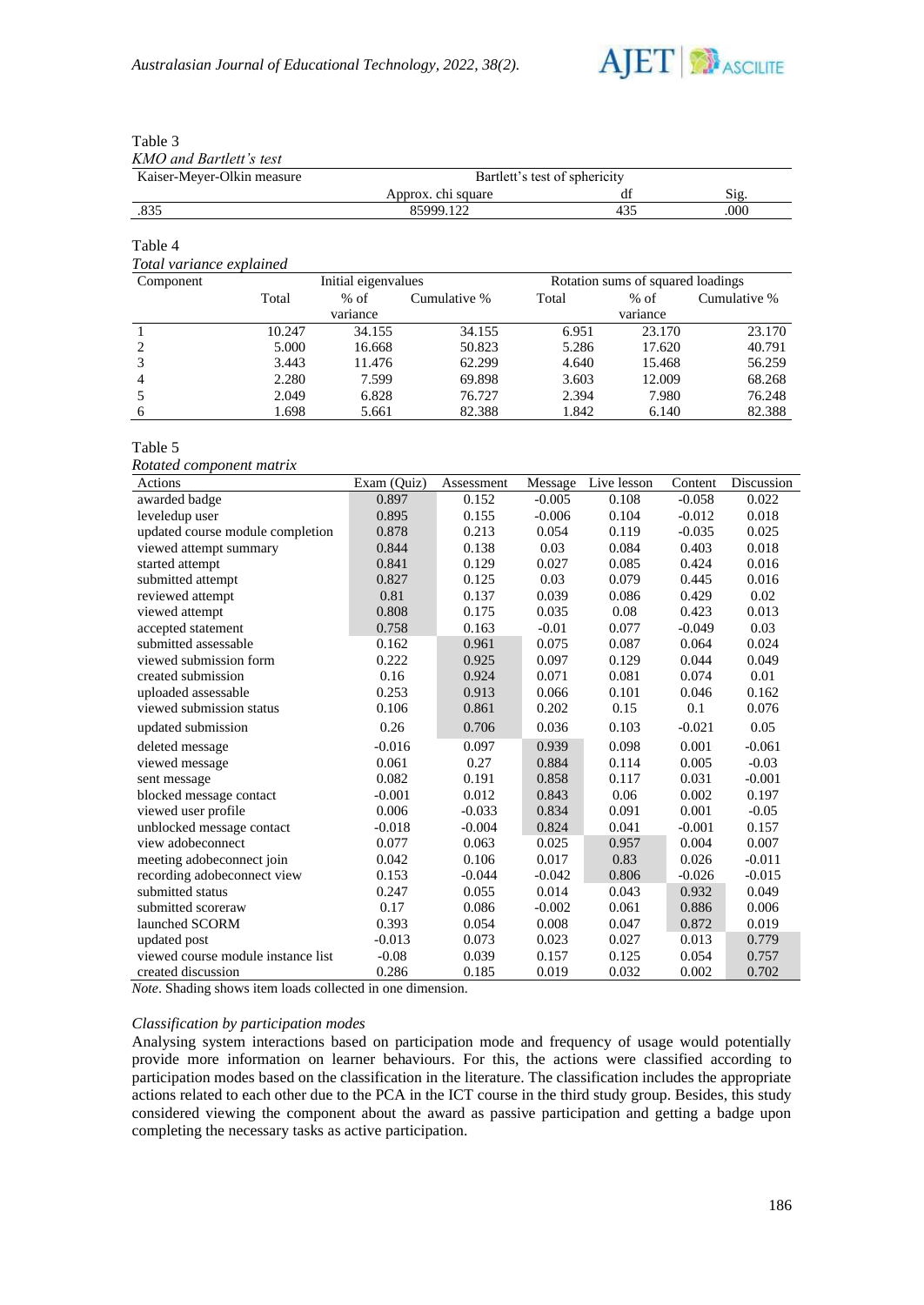

#### *Sequential navigation behaviours*

Different approaches are used to perform data pre-processing in SPA (Munk & Drlik, 2011; Zhou, 2010). Zhou (2010) put forward two approaches: user-based and session-based. These approaches have positive and negative aspects compared to each other. In a session-based process, every user engages with a different number of sessions. For example, let us assume that user A navigated differently in each of the 15 sessions, while user B navigated similarly in each of the five sessions. Accordingly, the order pattern of user B has a high rate in their sessions, while it has a low rate in the group. In the user-based approach, a single series is obtained from each learner's actions over the entire period according to time. Therefore, it is more appropriate to determine the proportions of those who make a specific sequence of actions among a group of learners. In this research, a user-based approach was used while analysing sequential patterns.

#### *Hierarchical clustering and SPA*

This study carried out a hierarchical clustering analysis using the factor loadings obtained from the PCA in data pre-processing. The clustering method was conducted based on Ward's method (Murtagh & Legendre, 2014; Sun et al., 2018) and Euclidean distance by using SPSS. After the learners were clustered, the average factor loading for each cluster was calculated and presented as graphics. The primary purpose of this method was to identify the frequently used sequential item sets in a data set (Dráždilová et al., 2010). The sequential patterns that appear more often than others are determined based on support value or support ratio (Campagni et al., 2012; Dráždilová et al., 2010). This study utilised the Weka 3 data mining software in Java and the generalised sequential patterns algorithm to perform SPA.

## **Findings**

#### **How are learner interactions clustered across the whole system?**

Learners were clustered according to their regression scores calculated for each student as a result of the PCA. The results showed three different interaction clusters across the whole system by component scores (Table 6).

| Whole-system interactions according to the interaction clusters |      |             |            |             |            |          |          |  |
|-----------------------------------------------------------------|------|-------------|------------|-------------|------------|----------|----------|--|
| Clusters                                                        |      | Live lesson | Assignment | Exam (Quiz) | Discussion | Content  | Message  |  |
| $CS1 (n = 979; 59.9\%)$                                         | Mean | $-0.468$    | $-0.304$   | $-0.083$    | $-0.190$   | $-0.044$ | $-0.013$ |  |
|                                                                 | SD   | 0.324       | 0.178      | 0.143       | 0.213      | 0.225    | 0.079    |  |
| $CS2 (n = 383; 23.4\%)$                                         | Mean | 0.132       | 1.118      | 0.388       | 0.599      | 0.126    | 0.157    |  |
|                                                                 | SD   | 0.972       | 1.578      | 1.999       | 1.909      | 2.020    | 2.047    |  |
| $CS3 (n = 272; 16.7\%)$                                         | Mean | 1.499       | $-0.480$   | $-0.250$    | $-0.160$   | $-0.021$ | $-0.173$ |  |
|                                                                 | SD   | 1.114       | 0.267      | 0.142       | 0.250      | 0.244    | 0.170    |  |
| Total ( $n = 1634$ ; 100%)                                      | Mean | 0.000       | 0.000      | 0.000       | 0.000      | 0.000    | 0.000    |  |
|                                                                 | SD   |             |            |             |            |          |          |  |
|                                                                 |      |             |            |             |            |          |          |  |

Table 6

*Whole-system interactions according to the interaction clusters*

*Note*. CS = cluster across the whole system.

The homogeneity assumption was taken into consideration to test the significance of the difference between the clusters. As the assumption of homogeneity of variances was not met, the Kruskal-Wallis test was performed. It showed that there is a significant difference between the clusters in terms of all components on the interaction (χ2<sub>live lesson</sub>(2,1634) = 693.579, χ2<sub>assignment</sub>(2,1634) = 527.168, χ2<sub>exam</sub>(2,1634) = 378.463, χ2discussion(2,1634) = 295.298, χ2message(2,1634) = 527.168, *p* < .01; χ2content(2,1634) = 8.983, *p* < .05). The significance of the difference between the groups was calculated with Dunnett C (Table 7).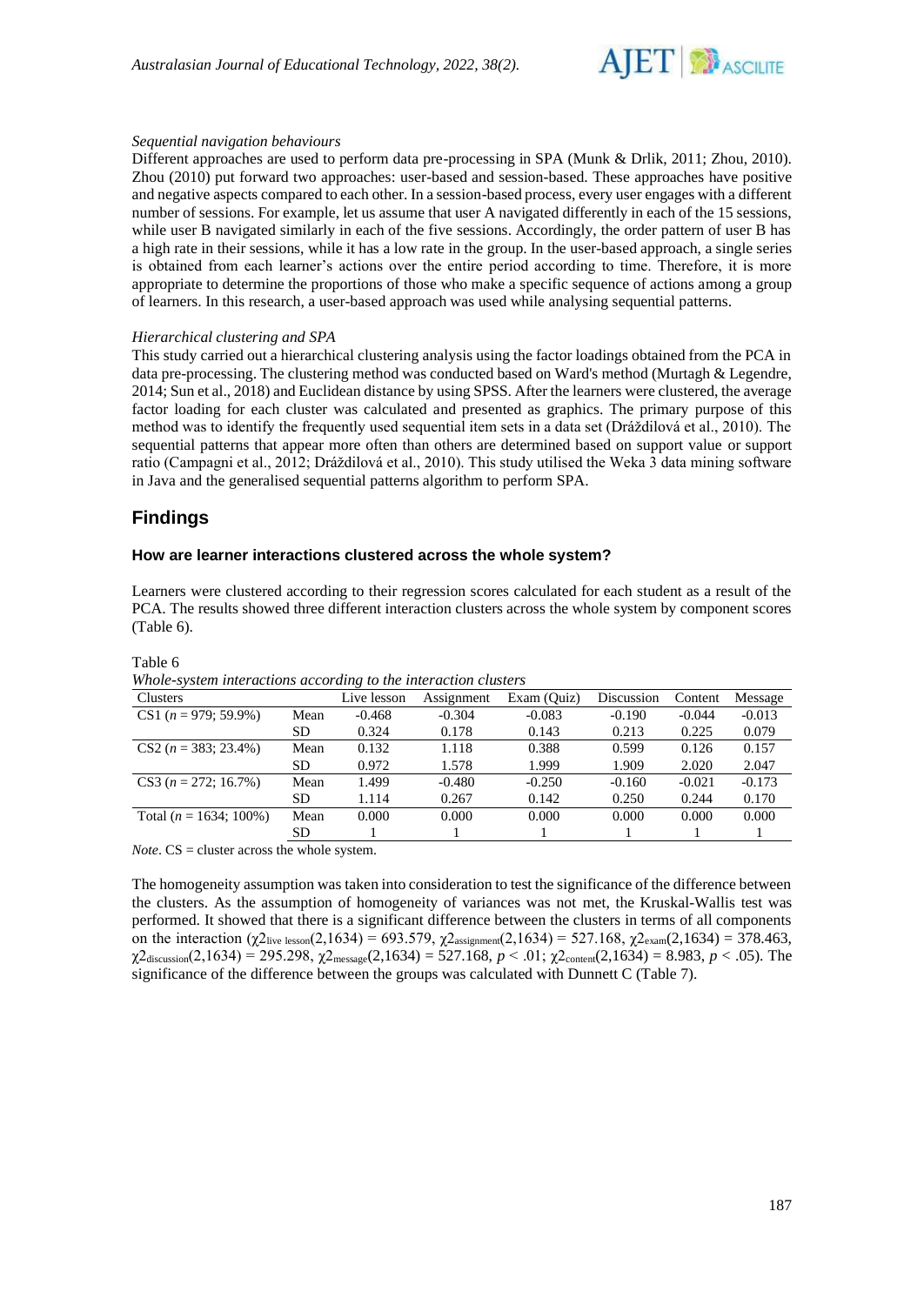

|                 |                 | Dependent   | I-J      | SE    |  |
|-----------------|-----------------|-------------|----------|-------|--|
| CS <sub>1</sub> | CS <sub>3</sub> | Assignment  | $0.177*$ | 0.017 |  |
|                 |                 | Exam (Quiz) | $0.167*$ | 0.010 |  |
|                 |                 | Message     | $0.160*$ | 0.011 |  |
| CS <sub>2</sub> | CS <sub>1</sub> | Live lesson | $0.601*$ | 0.051 |  |
|                 |                 | Assignment  | $1.421*$ | 0.081 |  |
|                 |                 | Exam (Quiz) | $0.471*$ | 0.102 |  |
|                 |                 | Discussion  | $0.789*$ | 0.098 |  |
|                 | CS <sub>3</sub> | Assignment  | 1.598*   | 0.082 |  |
|                 |                 | Exam (Quiz) | $0.638*$ | 0.102 |  |
|                 |                 | Discussion  | $0.759*$ | 0.099 |  |
|                 |                 | Message     | $0.330*$ | 0.105 |  |
| CS <sub>3</sub> | CS <sub>1</sub> | Live lesson | 1.968*   | 0.068 |  |
|                 | CS <sub>2</sub> | Live lesson | $1.367*$ | 0.084 |  |

| Table 7 |                                   |  |  |
|---------|-----------------------------------|--|--|
|         | Multiple comparisons by Dunnett C |  |  |

*Note*. CS = cluster across the whole system;  $* p < .05$ 

Table 7 demonstrates that the scores of the CS1 were significantly lower than that of CS2; the scores of CS1 were significantly lower than that of CS3 in the component of live lesson, while CS1 had noticeably higher scores in the components of assignment and exam compared to CS3. CS2 had the highest scores in all components except the component of live lesson; its score was significantly lower than CS3 in the component of live lesson. CS3 had significantly higher scores than CS1 and CS2 in the component of live lesson but its scores in the other components were low. As a result, we named CS1 as user cluster with limited interaction, CS2 as assessment-oriented user cluster and CS3 as live lesson–oriented user cluster (Figure 2).



*Figure 2*. The interaction clusters across the whole system

## **Do learner interactions vary according to age and distance education programmes?**

This research problem has been answered to examine the differences by programme and age in components scores (live lesson, assignment, exam (quiz), discussion, content, message). As the homogeneity assumption was not met for each component, the Kruskal-Wallis test was performed (Table 8).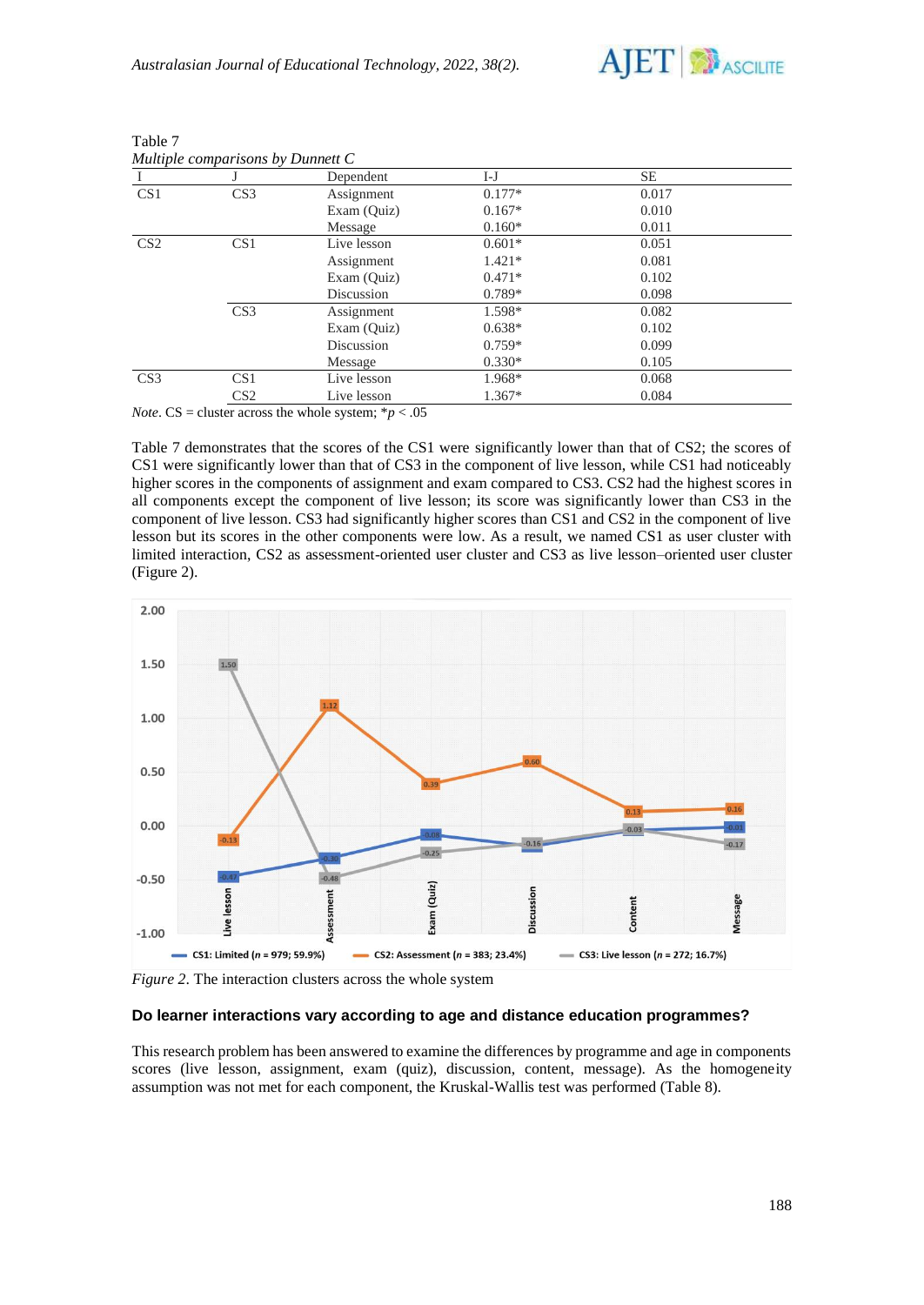

| Kruskal-Wallis test statistics |             |            |             |            |         |         |  |  |
|--------------------------------|-------------|------------|-------------|------------|---------|---------|--|--|
| Variables                      |             |            | Components  |            |         |         |  |  |
|                                | Live lesson | Assignment | Exam (Quiz) | Discussion | Content | Message |  |  |
| $\Delta$ $\sim$ $\sim$         | $55.54*$    | $5005*$    | $16.15*$    | $10.21*$   | റ ററ    | $5005*$ |  |  |

| Table 8                        |  |
|--------------------------------|--|
| Kruskal-Wallis test statistic: |  |

|                           | Live lesson | Assignment | Exam (Quiz)                                                                                                   | Discussion | Content   | Message  |
|---------------------------|-------------|------------|---------------------------------------------------------------------------------------------------------------|------------|-----------|----------|
| Age                       | 55.54*      | 50.85*     | $16.45*$                                                                                                      | $18.31*$   | 0.99      | $50.85*$ |
| Programme                 | $35.10*$    | $914.69*$  | $308.21*$                                                                                                     | $163.13*$  | $141.95*$ | 99.24*   |
| <i>Note</i> . $* p < .01$ |             |            |                                                                                                               |            |           |          |
|                           |             |            |                                                                                                               |            |           |          |
|                           |             |            | Table 8 shows that the levels of interaction (excluding content by age) significantly ( $p = .000$ ) differed |            |           |          |
|                           |             |            | executing to the different distance education programmes and egg (for programme) v                            |            |           | $-25.10$ |

according to the different distance education programmes and age (for programme:  $χ2_{\text{live lesson}} = 35.10$ , χ2assignment = 914.69, χ2exam = 308.21, χ2discussion = 163.13, χ2content = 141.95, χ2message = 99.24, *p* = .000 and for age: χ2live lesson = 55.54, χ2assignment = 50.85, χ2exam = 16.45, χ2discussion = 18.31, χ2message = 50.85, *p* < .01;  $\chi$ 2<sub>content</sub> = 0.99, *p* = .802).

In order to better understand the differences between age and programme categories, radar graphics were used for both variables (Figure 3). In Figure 3, live lesson interactions of the 32–38 and 39+ age groups differed significantly compared to those in the 18–24 and 25–31 age groups. The assignment and quiz interactions of the 18–24 age group were significantly higher than the other groups. In this context, the learners with advanced age may be live lesson–oriented, while the younger age group may be assessmentoriented. Moreover, younger learners had higher scores in terms of discussion (mean difference:  $\bar{x}_{18-24} - \bar{x}_{32-4}$  $38 = .175$ ) and messaging (mean difference:  $\bar{x}_{18-24} - \bar{x}_{39+} = .107$ ,  $p < .01$ ). But the difference was not as high as in the live lesson, assignment, exam (quiz) components. Age did not show a significant difference in content interaction.



*Figure 3*. Interactions (scores of components) by age and by programme

The interactions across the whole system are examined according to the programme, while Programmes B, C, E and F had notably higher assignment interactions than other programmes. However, Programme E's exam interactions were notably higher than that of other programmes but not significant. Programme D had higher live lesson interaction compared to other programmes. In this context, assessment-oriented interaction seems to be more dominant in some programmes (e.g., B, F) and live lesson–oriented interaction in other programmes (e.g., D). In addition, it is noteworthy that in Programmes B and F, which had high assignment interactions, the content and discussion were high, and in Programmes E and C, the message and discussion interactions.

This study confirmed that age and programme might be a factor as one of the reasons for the difference in components related to the interaction. However, there may be some cases that result from course design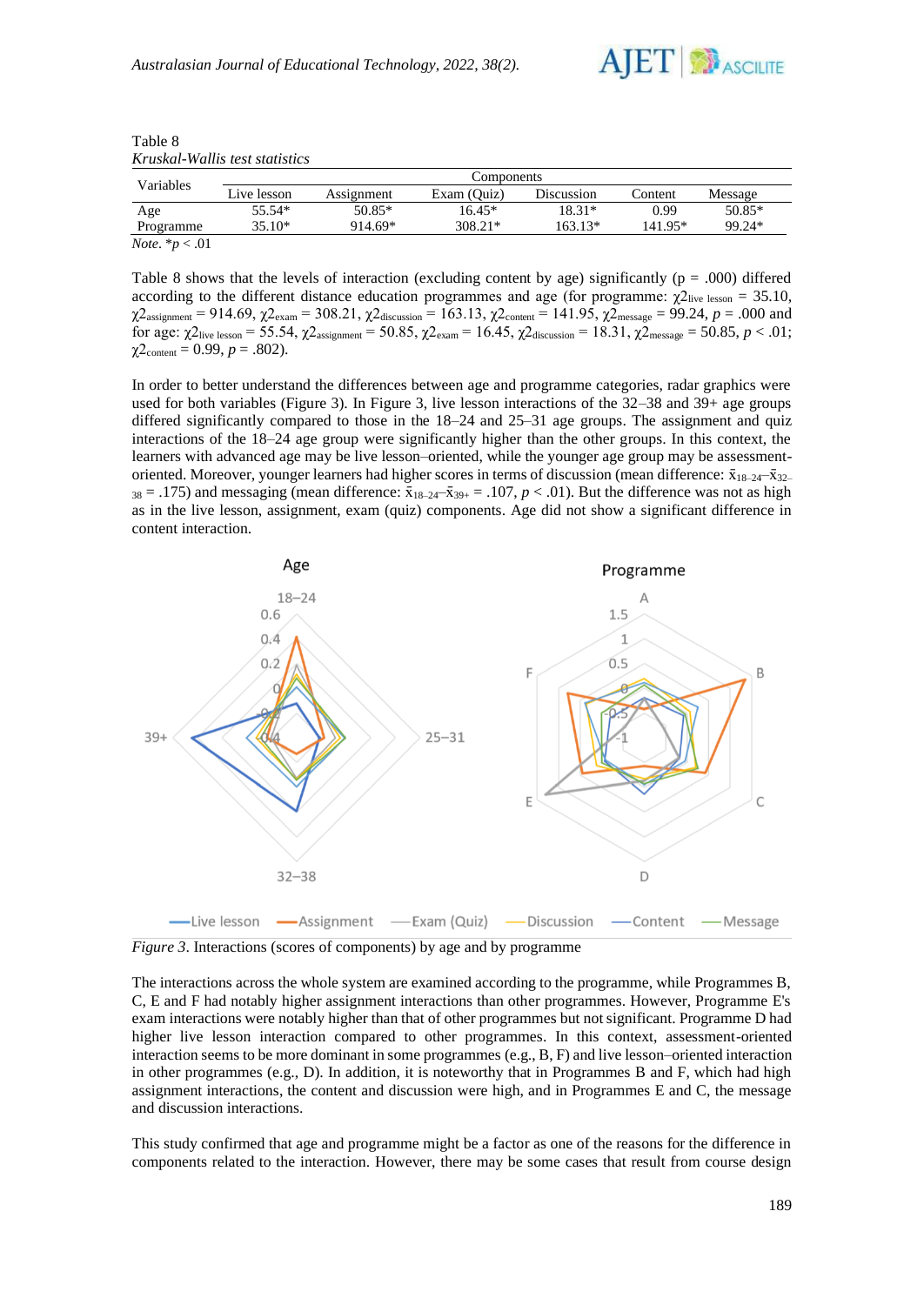

other than age and programme. For example, although there is no significant difference by the age for Programmes B, C and E (df (2,570);  $F = .018$ ;  $p = .982$ ), the profiles of these programmes were not similar in terms of all system interactions (Figure 4).



*Figure 4*. Interactions by Programmes B, C and E

Figure 4 shows that Programmes B, C and E (there is no difference by age) had different profiles in terms of interaction. For example, assignment interaction was higher in Programme B, quiz interaction was higher in E, discussion interaction and messaging had higher in Programme C. Thus, learners' behaviours may be explained partially with the interaction between age and distance programmes. In this context, evaluating the elements related to the course designs in the programme may provide more information. Therefore, RQ3 and RQ3.1 were answered through the second study group (the students taking three different online lessons together in a programme;  $n = 95$ ).

#### **How are learner interactions clustered in different online lessons?**

In the second study group, the learner interactions were grouped on each lesson as follows; under three dimensions as live lesson, content and discussion for MD course (total variance = 75.58); under four dimensions as exam (quiz), assignment, content and live lesson for A course (total variance = 85.08), under six dimensions as content, assignment, award, exam (quiz), discussion and live lesson for ICT (total variance: 88.90). The learners' interactions were clustered separately in the selected lessons (Table 1, Study Group 2). According to hierarchical clustering analysis, learners in the MD course divided into three clusters with different profiles: user cluster with limited interaction (LI); content-oriented (CO) user cluster and live lesson–oriented (LO) user cluster. The learners in the A course divided into four clusters: LI, assessment-oriented (AsO) user cluster, LO and CO. The learners in the ICT course divided into four clusters: LI, AsO, award-oriented (AwO) user cluster and user with enriched interaction (EI) (Table 9).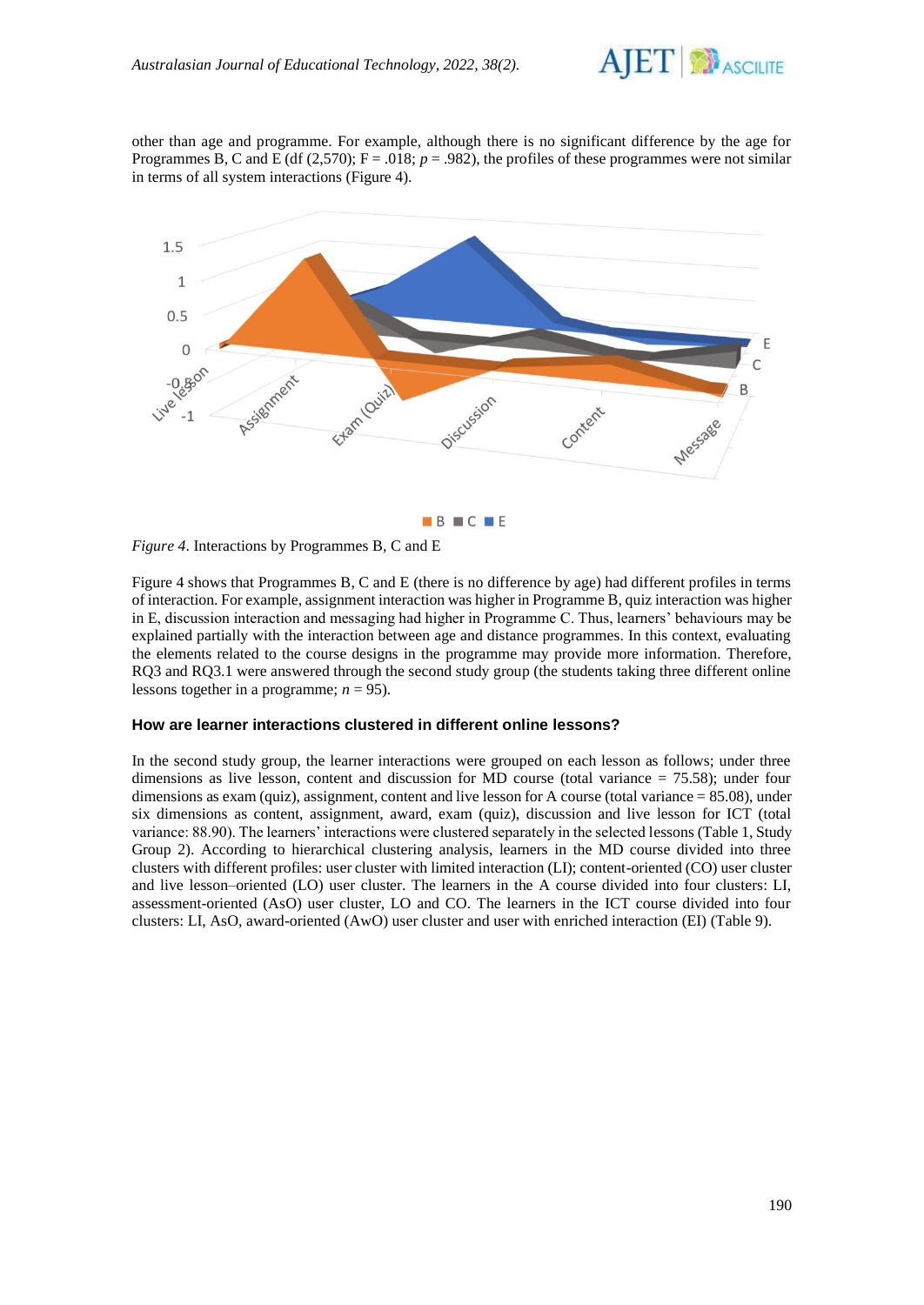

| Courses      | $_{\rm LI}$                 | LO                                          | CO                              | AsO                         | AwO                         | EI                                    | Visualisation                                                                                                                      |
|--------------|-----------------------------|---------------------------------------------|---------------------------------|-----------------------------|-----------------------------|---------------------------------------|------------------------------------------------------------------------------------------------------------------------------------|
| MD           | CL1<br>$(n = 32;$<br>33.7%) | CL2<br>$(n = 52;$<br>54.7%)                 | CL3<br>$(n = 11;$<br>$11.6\%$ ) | $\overline{a}$              | ÷,                          | $\overline{\phantom{a}}$              | $-CL1$ $-CL2$ $-CL3$<br>Live lesson<br>4.00<br>2.00<br>0.00<br>$-2.00$<br>Discussion<br>Content                                    |
| $\mathbf{A}$ | CL1<br>$(n = 35;$<br>36.8%) | CL <sub>4</sub><br>$(n = 20;$<br>$21.1\%$ ) | CL3<br>$(n = 23;$<br>24.2%)     | CL2<br>$(n = 17)$<br>17.9%) |                             | $\sim$                                | $-CL2$ -CL1 -CL4 -CL3<br>Exam (Quiz)<br>1.50<br>1.00<br>0.50<br>0.00<br>$-0.50$<br>Live lesson<br>Assignment<br>$-1.00$<br>Content |
| ICT          | CL1<br>$(n = 20;$<br>21.1%) |                                             |                                 | CL2<br>$(n = 36;$<br>37.9%) | CL3<br>$(n = 31;$<br>32.6%) | CL <sub>4</sub><br>$(n = 8;$<br>8.4%) | $-CL1$ $-CL2$ $-CL3$ $-CL4$<br>Exam (Quiz)<br>2.00<br>1.50<br>.50<br>Live lesson<br>Content<br>Assignment<br>Award<br>Discussion   |

Table 9

*Note*. CL = cluster in various lessons.

In the MD course, the results of the Kruskal-Wallis test demonstrated that the interaction of the clusters with live lessons and content significantly differed  $(\chi^2)_{\text{live lesson}}(2,95) = 59.03$ ,  $p = .000$ ;  $\chi^2$ <sub>content</sub>(2,95) = 29.72,  $p = .000$ ). The interactions of those in the cluster CL3 ( $\bar{x}_{CL3} = 2.55$ ,  $p < .01$ ) with content were significantly higher than that of the other two clusters ( $\bar{x}_{CL1} = -0.35$ ;  $\bar{x}_{CL2} = -0.33$ ). The interactions of the clusters CL1 and CL2 with content were similar. The interactions of the cluster CL2 with live lesson were significantly higher than that of the clusters CL3 and CL1 ( $\bar{x}_{CL1} = -0.85$ ;  $\bar{x}_{CL2} = 0.56$ ;  $\bar{x}_{CL3} = -0.17$ ). In the A course, the results of the Kruskal-Wallis test demonstrated that the interaction of the clusters with all components significantly differed (χ2<sub>exam</sub>(3,95) = 15.77, *p* = .000; χ2<sub>assignment</sub>(3,95) = 31.6, *p* = .000;  $\chi^2$ <sub>content</sub>(3,95) = 44.14, *p* = .000;  $\chi^2$ live lesson(3,95) = 49.49, *p* = .000). All clusters except the cluster CL1 had the significantly highest score with at least one component of interaction. The assignment interactions of CL2 were significantly higher than the other clusters, and exam interactions of CL3 were significantly higher than other clusters. The content interactions of CL4 were significantly higher than other clusters; but the assignment interactions of CL4 were higher than CL1 and CL3; and the interactions of CL4 were higher than the clusters CL1 and CL2. In ICT, the results of the test demonstrated that the interaction of the clusters with all components exhibited significant differences (χ2exam(3,95) = 30.059, *p* = .000;  $\chi^2$ <sub>assignment</sub>(3,95) = 55.95, *p* = .000;  $\chi^2$ <sub>content</sub>(3,95) = 34.17, *p* = .000;  $\chi^2$ <sub>live lesson</sub>(3,95) = 24.52, *p* = .000; χ2discussion(3,95) = 8.36, *p* = .000; χ2award(3,95) = 55.96, *p* = .000). CL1's interactions are significantly lower than other clusters. CL2's assignment interactions were significantly higher than the other clusters. CL3's reward interactions were significantly higher than the other clusters. CL4's interactions with exam, live lesson, discussion and content were higher than the other clusters.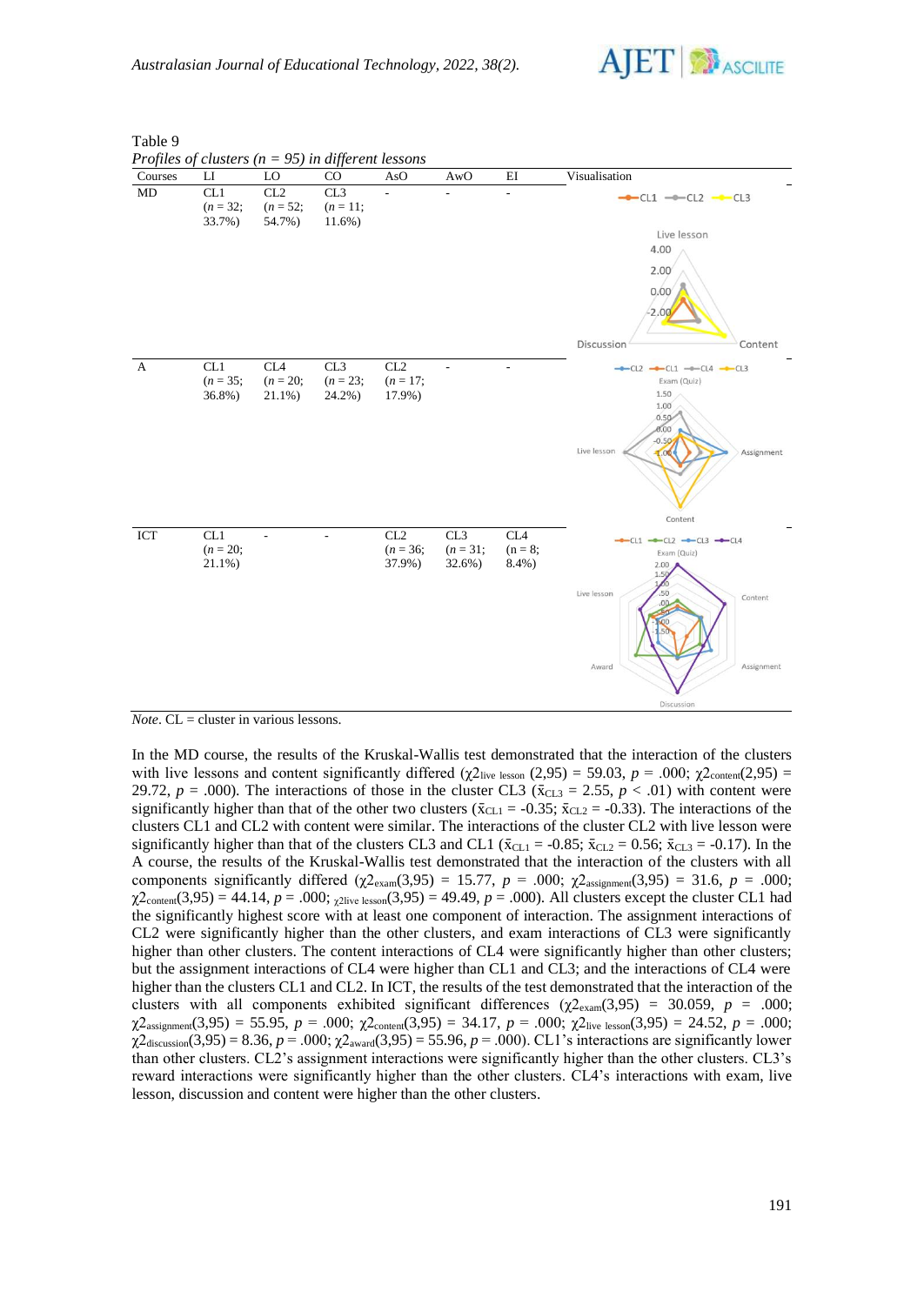

## **Is there a significant difference in the academic achievement of learners clustered in different online lessons?**

Regarding this sub-problem, we found that the assumption of homogeneity of variances for the final exam grades could be applied in the MD course (Levene = 1.601, df1 = 2, df2 = 92,  $p = .207$ ), the A course (Levene = 1.666, df1 = 3, df2 = 91,  $p = .180$ ), and ICT course (Levene = .574, df1 = 3, df2 = 91,  $p = .633$ ), and we performed the ANOVA test based on the interaction clusters and final exam scores.

The results of the ANOVA test showed that; in the MD course, the academic achievement of the CO and LO users were significantly higher than LI users ( $X_{CO} = 58.73$ ,  $X_{LO} = 61.25$ ,  $X_{LI} = 47.72$ , F = 19.950, p = .000). However, there was no significant difference between the CO and LO users. In the A course, the academic achievements of CO and LO users were significantly higher than LI and AsO users ( $X_{CO} = 58.09$ ,  $X_{\text{LO}} = 59.20, X_{\text{AS}} = 37.90, X_{\text{LI}} = 26.52, F = 28.669, p = .000$ . However, there was no significant difference between CO and LO users. In ICT, the academic achievement of AwO and EI users was significantly higher than LI and AsO users (X<sub>EI</sub> = 58.38, X<sub>AwO</sub> = 56.86, X<sub>AsO</sub> = 46.9, X<sub>LI</sub> = 39, F = 9.216, *p* = .000). However, there was no significant difference between AwO and EI users.

While analysing learner behaviours across the whole system according to age and programme and analysing the change in academic achievement according to interaction clusters in various courses, we have seen that the components used in course design may impact both behaviour profiles academic achievement. Therefore, analysing ICT course according to interaction clusters, which include more components (e.g., award, assignment, exam (quiz)) in course design, may contribute to observing the effect of components in course design on behavioural profiles in more detail. In this context, RQ3.2 and RQ3.3 were answered through the data of the third study group (the students taking the ICT course  $(n = 112)$ ).

#### **How do the interactions of learners vary by week?**

As for this sub-problem, the actions identified by PCA performed in the ICT course were classified by participation modes, similar to the other studies in the relevant literature. Following the identification, calculations were made to determine how frequently the learners performed the actions classified by weeks according to participation modes. A graphic was created to represent the weekly participation mode in terms of the interaction clusters that the learners were in (Figure 5).



*Figure 5*. Weekly participation mode in terms of the interaction clusters (C: content interaction, T: teacher interaction)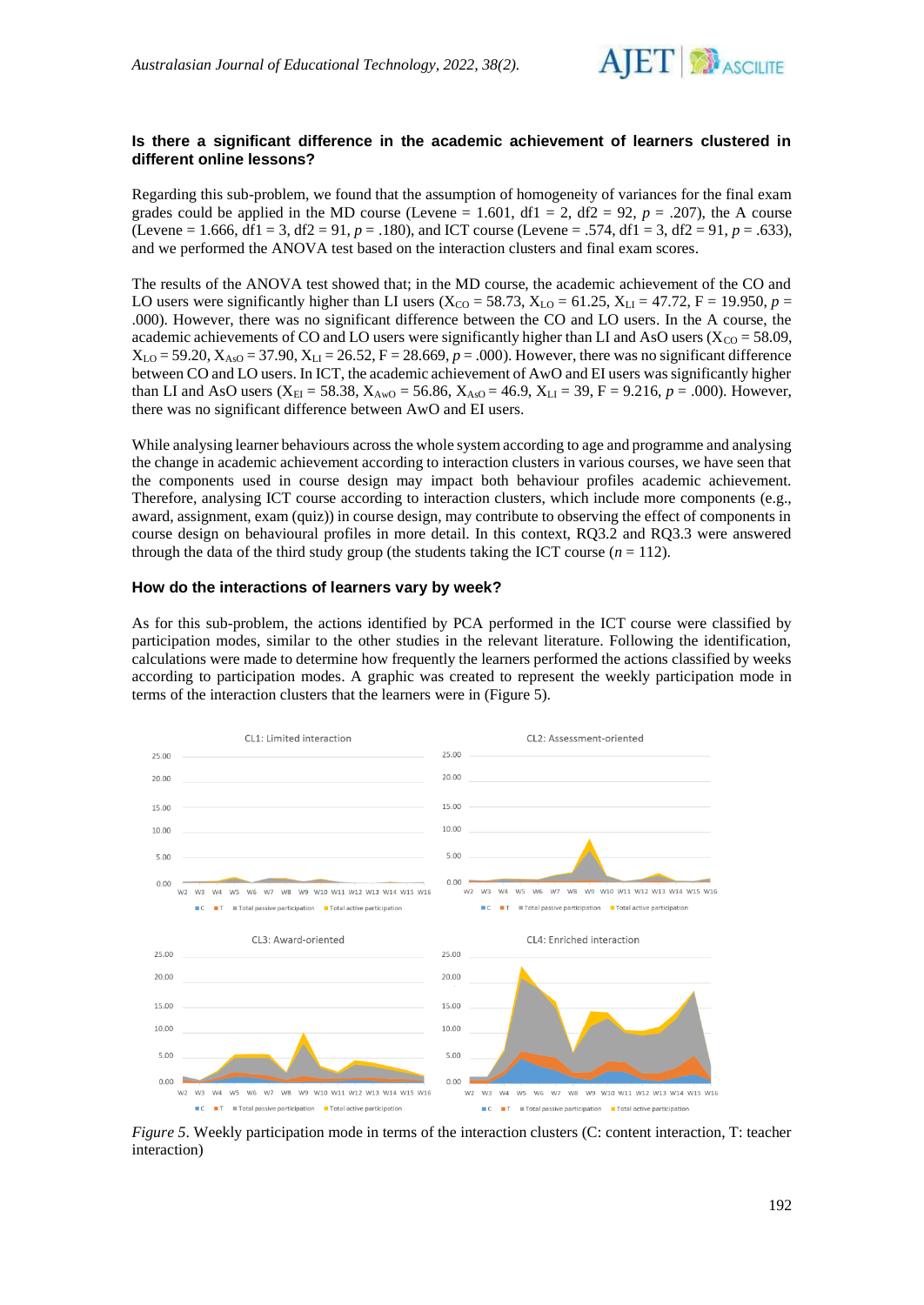

Figure 5 shows each cluster's content and live lesson interactions and participation mode (the number of active or passive participation in the assessment, exam (quiz), discussion and award) by week. LI users according to content, teacher and participation mode were lower than other clusters for all weeks. EI users were higher than other clusters for all weeks. Although interactions of AsO and AwO users were similar between the eighth and 10th weeks, interactions of AwO users were higher than AsO for most of the weeks (Figure 6).



*Figure 6*. Comparison of AsO and AwO

## **What navigation behaviours do the learners demonstrate?**

SPA demonstrated that LI users had no sequential pattern exhibited by at least half of the learners. More than half of AsO users (support  $= 0.63, 0.70, 0.85$ ) had similar navigational behaviours (Table 10). For example,  $85\%$  of the learners in the cluster (support = 0.85) became aware of the presence of an award in the ninth week; then, they demonstrated active participation in assignments and passive participation in the award. The interactions of this cluster increased only in the ninth week when the learners were given an assignment, but their interactions in the ninth week were not sufficient to receive the award.

| Sequential patterns of the AsO users |         |        |
|--------------------------------------|---------|--------|
| Sequential patterns                  | Support | Length |
| ${9 AwP}{9 AsP}{9 AsA}{9 AwP}$       | 0.63    |        |
| ${9 AWP }{9 AsP }{9 AWP }$           | 0.70    |        |
| ${9 AsP}{9 AsA}{9 AwP}$              | 0.85    |        |

Table 10

*Note*. 9: ninth week, AwP: award-passive, AsP: assignment-passive, AwA: award-active, AsA: assignment-active.

More than half of the AwO users (support  $= 0.53, 0.58, 0.50$ ) had similar navigational behaviours (Table 11). However, the support ratio of the sequential navigation patterns of this cluster were lower than that of the AsO users. Of the AwO, 53% interacted with the teacher in the fifth week, then showed active participation in the assignment in the ninth week and received the award in the same week. Also, it is remarkable that the interactions of 58% of the cluster after interacting with the content in the sixth week, and 50% of the cluster after interacting with the teacher in the eighth week, were similar to the ninth week.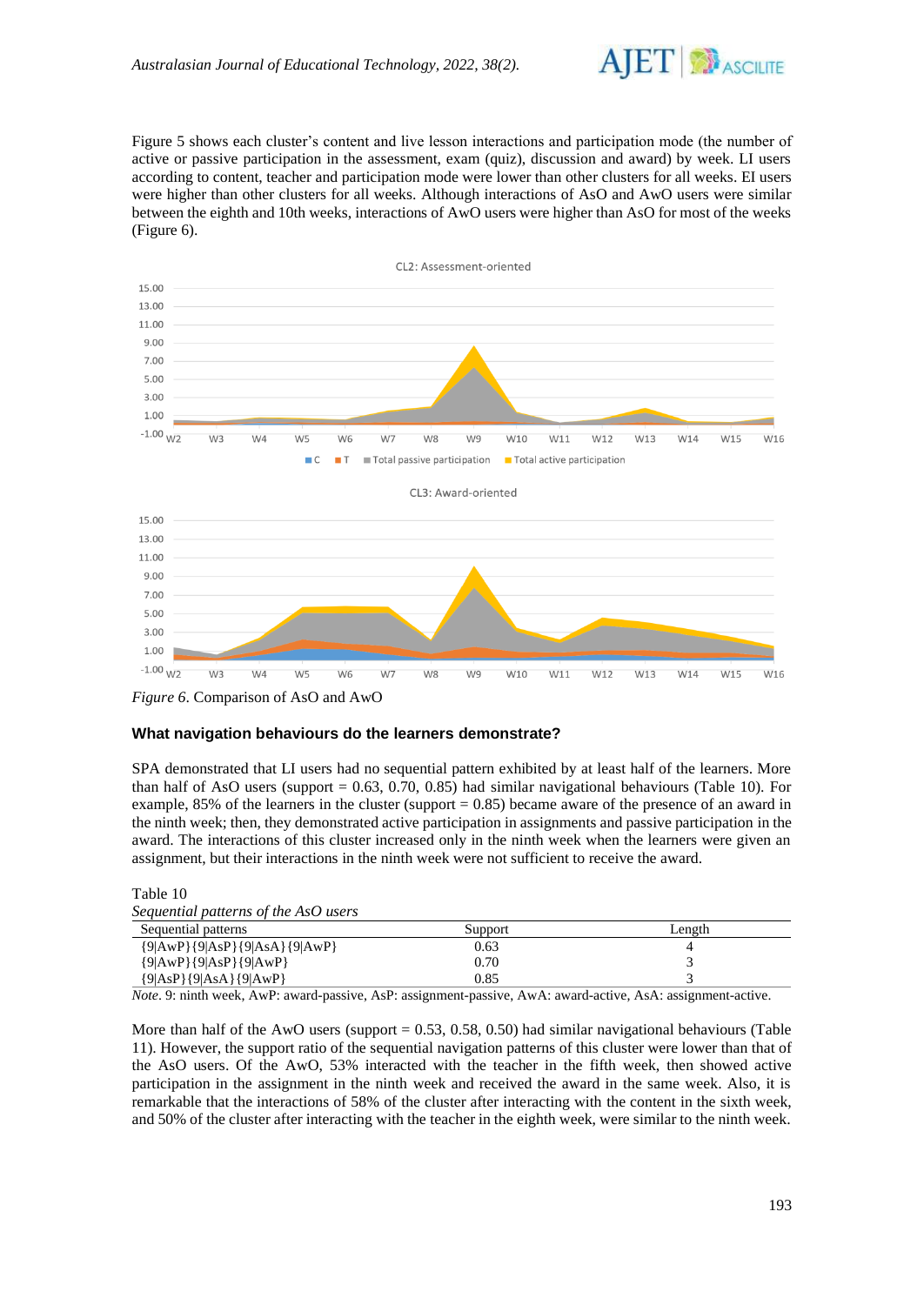

| Table 11                             |  |
|--------------------------------------|--|
| Sequential patterns of the AwO users |  |

| Sequential patterns          | Support | Length |
|------------------------------|---------|--------|
| ${5 T}{9 AsP}{9 AsA}{9 AwA}$ | 0.53    |        |
| ${6 C}{9 AsP}{9 AsA}{9 AwA}$ | 0.58    |        |
| {8 T}{9 AsP}{9 AsA}{9 AwA}   | 0.50    |        |

*Note*. 5, 6, 8 and 9: week, T: teacher interaction, C: content interaction, AsP: assignment-passive, AsA: assignment-active, AwA: award-active.

It should be noted that the system interactions of the AwO users were their active participation in the sixth, ninth, or 12th week (see Figure 6). However, it is striking that the navigational behaviours of this cluster were limited to the ninth week. The reason may be that the minimum support value for SPA was set to 0.5. This caused the analysis to yield the navigational patterns demonstrated by only half or more than half of the learners in the cluster. It can be argued that the learners in the AwO users may have navigational patterns that had a lower support ratio but differed within the group.

Three-quarters of the EI users (support  $= 0.75$ ) exhibited similar navigational behaviours. As seen in Table 12, the learners in this cluster began their interaction with the teacher or content in the fifth week, then interacted with content and received the award in the same week and showed passive participation and then active participation in the exam. They interacted with the teacher in the seventh week; in the ninth week (midterm exam), they showed passive and active participation in the exam and interacted with the teacher again. In the 10th week, they showed passive participation in the award. As expected, the sequential navigation patterns of the EI users immensely varied. Furthermore, it was found that the learners in this cluster showed active participation in awards given their navigations in the fifth week.

Table 12

| Sequential patterns of the EI users                                                         |         |  |
|---------------------------------------------------------------------------------------------|---------|--|
| Sequential patterns                                                                         | Support |  |
| ${5 C}{5 C}{5 AwA}{5 EP}{5 EA}{7 T}{9 AsP}{9 AsA}{9 AwP}{9 T}{10 AwP}$                      | 0.75    |  |
| ${5 C}{5 C}{5 AWA}{5 EP}{5 EA}{7 AWP}{9 AsP}{9 AsA}{9 AwP}{9 T}{10 AwP}$                    | 0.75    |  |
| $\{5 T\}\{5 C\}\{5 EP\}\{5 AwA\}\{5 EP\}\{5 EA\}\{7 T\}\{9 AsP\}\{9 AsA\}\{9 T\}\{10 AwP\}$ | 0.75    |  |

*Note*. 5, 7, 9 and 10: week, T: teacher, C: content, EP: exam-passive, EA: exam-active, AsP: assignment-passive, AsA: assignment-active, AwP: award-passive, AwA: award-active.

In short, the findings obtained from the analysis of the sequential navigation patterns by participation mode revealed the features of the interaction clusters (LI, AsO, AwO, EI) in more detail. For example, AsO users only navigated in the weeks when the midterm exam was held as a project, AwO showed active participation (they received an award) in award unlike AsO users and EI users had a more varied navigation pattern than others. However, it can be claimed that the AwO may have more specific navigation patterns that differed within the group.

## **Results and discussion**

This study first examined the system interactions of the learners in an online learning environment across the whole system and in various lessons (MD, A, ICT). It ascertained three interaction clusters for the analysis of the frequency of usage across the whole system: LI, AsO and LO. The interactions of the LI with the components in the system (live lesson, assignment, exam, discussion, content, message) are significantly lower than the other groups. In the AsO cluster, interactions with assignments, exams and discussion components are also significantly higher than in other groups. In the LO cluster, interactions only with the live lesson component are significantly higher than in other clusters. In this study, learners' profiles across the whole system shape according to the usage of the components. However, is this result from a preference for learners? Or are there other factors that force the learner to do this? At this point, this study discussed findings depending on the individual characteristics of the learner (e.g., age), features of the programmes (e.g., content, the practice of lectures) and the interactions of these dimensions with each other.

When considering the features of the programmes, usage of activities varies significantly according to the distance education programmes. For example, while AsO interaction is higher in some programmes (e.g.,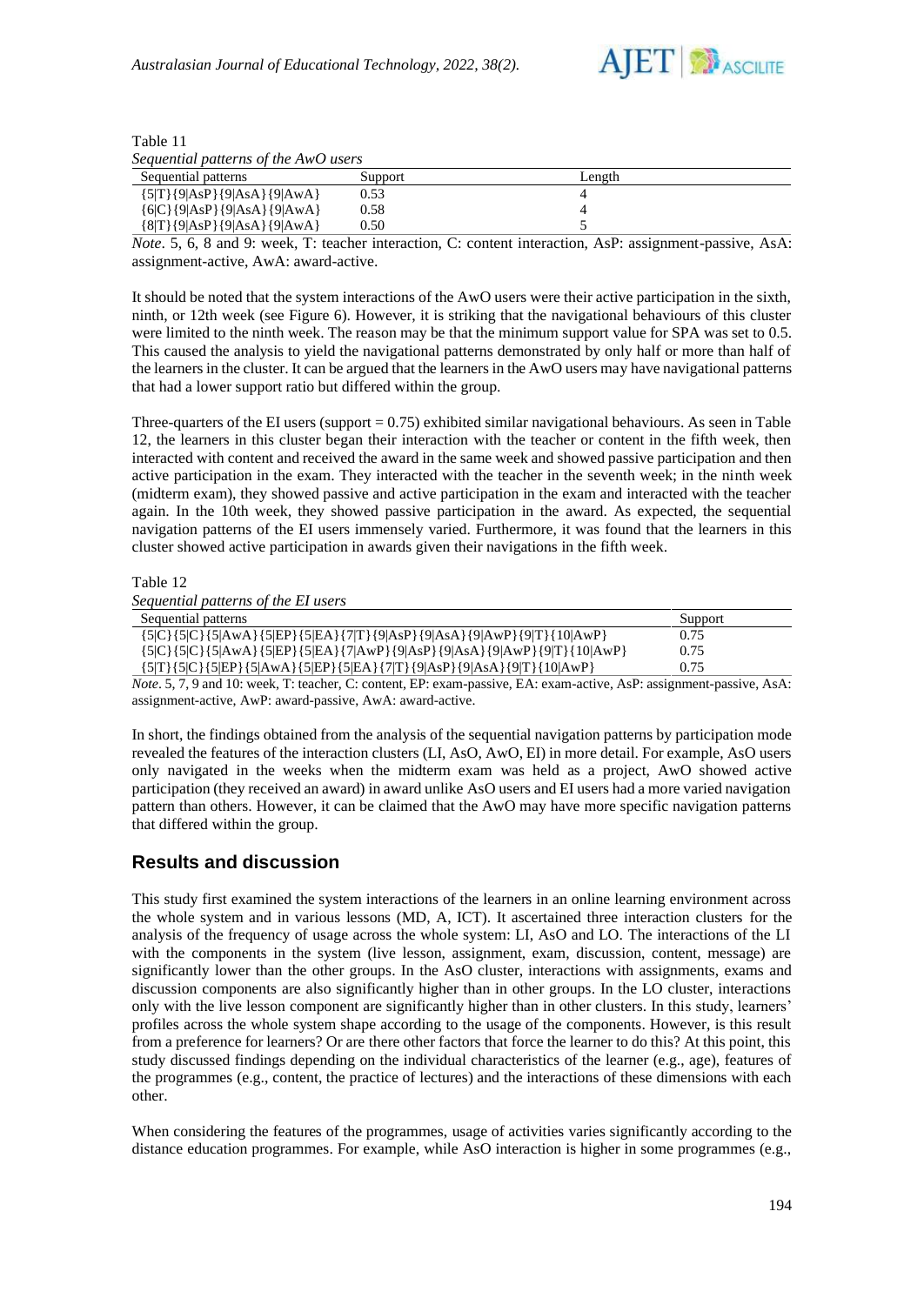

Banking and Insurance), LO interaction seems higher in some programmes (e.g., Divinity Diploma Upgrade). This result is discussed first in the context of the reasons arising from the interaction between the programme features and the system. For example, most of the courses (75%–81.25%) in Programme B (Banking and Insurance) and Programme F (Tourism and Hotel Management), midterm exams are conducted according to the assignment activity. Therefore, it may be expected that the interaction of these two programmes (B & F) with assessment is higher than other programmes. We also determined that the content and discussion interactions in Programmes B and F with high assignment interactions were high. In this context, evaluating the midterm exams according to the assignment may have positively affected the interaction with other components in the system.

This study confirmed that age is an element as one of the reasons for the interaction difference with system components. However, age is also not sufficient to explain the differences in some situations. For example, the learners of advanced age (e.g., Programme D) showed LO interaction, while younger learners (e.g., Programmes B & F) showed AsO interaction. However, in Programme B, C and E, which are similar age groups, B was more prominent in assignment interactions, E was more pronounced in exam interactions and C was more prominent in discussion and messaging interactions. This result is consistent with Bravo-Agapito et al.'s (2021) findings. In their study, there was a difference between the characteristics of the two groups having a lower age (e.g., groups 1 and 2). While group 1 (e.g., few interactions, low grades) was mainly composed of students of Computer Science, Journalism and Psychology, group 2 (e.g., high interaction with assignments and questionnaires, high grades) were composed mainly of Computer Science, Criminology and Psychology students. These results may be discussed in two ways.

Behavioural patterns of learners may be a result of the interaction of age and assessment. When predicteing the final exam and the outcome of five assessments that offered at different times, Rizvi et al. (2019) visualised that the age is about 6%–7% important for the final performance and about 20% important for some assessments (2, 3, 4). In our study, midterm exams are primarily evaluated as assignments in Programmes B and C, as electronic exams in Programme E. Therefore, in the current study, the assignments given in the programmes (similar in terms of age groups) may have directed the students differently. For example, in Programme C, assignments may have directed students to discuss.

On the other hand, the contextual characteristics of each distance education programme may reveal its own distance education design. Programme D (Divinity Diploma Upgrade) learners work as religious officials. It may be said that religious officials are prone to verbal communication and the course contents of the theology programme are text-based. Therefore, the lectures in this programme may be carried out mainly with live lessons. There may also be differences in the way courses are conducted based on disciplines. For example, Kálmán et al. (2020) revealed that university teachers apply different teaching approaches (e.g., knowledge-focused approach or practice-focused approach) according to discipline (e.g., soft or hard).

Analysis of learners' interactions in various online lessons (MD, A, ICT) yielded similar clusters but also identified different ones for some of the lessons. Remarkably, in the A course, AsO users were in either LI cluster, CO cluster, or LO cluster in the MD course. On the other hand, when the reward is activated in the design of the ICT course, the behaviour profile of a group of students is AwO, and they behave in a different profile than the behaviour profiles in other courses. In previous studies (Bravo-Agapito et al., 2021; Cerezo et al. 2016, Soffer et al., 2019), researchers do not emphasise enough that besides determining learners' behavioural patterns, behavioural profiles may originate from the components in course design. For example, Machajewski et al. (2019, p. 1) identified "three latent classes of courses were characterised as holistic tool use (28%), complementary tool use (51%), and content repository (21%)." Therefore, these descriptions show there are different needs in various courses for LMS tools. The current study showed that interaction clusters might depend on the components present in the design of lessons. Therefore, this study pointed out that learners may participate in some activities more often depending on their needs when provided with different activities during a lesson. This comment seems to be supported by researching academic achievement by interaction clusters.

After clustering in various courses (MD, A and ICT), how academic achievement changes according to clusters was examined. In the MD course, CO and LO users were more successful than LI users. In the A course, CO and LO users were more successful than LI and AsO users. In ICT, AwO and EI users were more successful than LI and AsO users. However, it was found that there was no significant difference between the clusters (e.g., CO and LO, AwO and EI) that were more successful than LI and AsO in each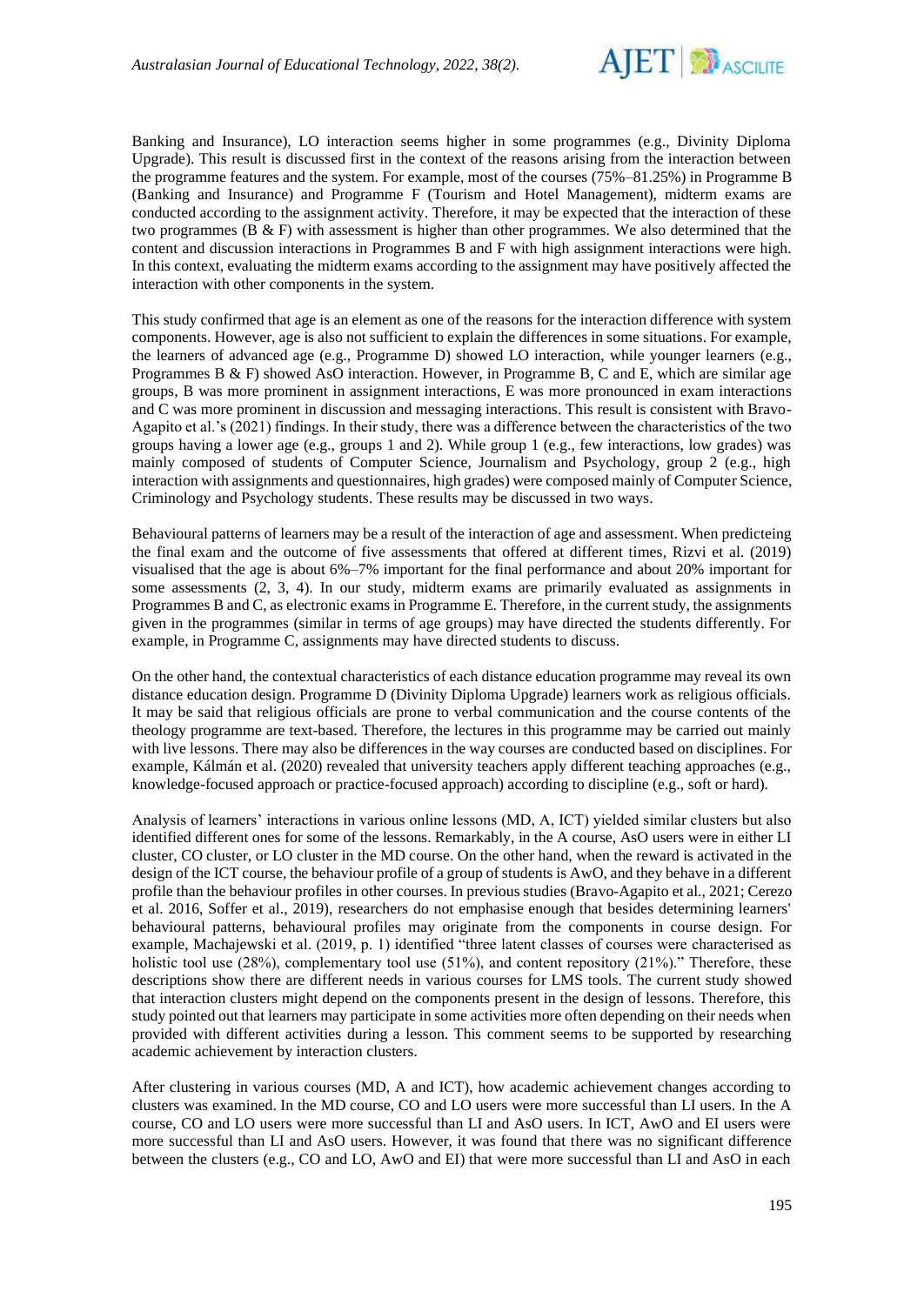

course. Therefore, it can be said that learners who interact more with any component (e.g., live lesson or content) according to their needs are more successful than LI learners. However, Çebi and Güyer (2020) found that the cluster that uses more support materials in the design of the course does not have a significant difference in terms of academic success compared to those who use the materials less and that the more students who work on the primary course materials (video, example, forum intensive use students) are more successful than other. In the current study, users who have sufficient interaction with any of the components related to content transfer (e.g., content, live lesson) seem to be more successful.

One of the findings is that AsO was not significantly successful relative to LI. The reason may be that AsO interacts intensely with the assessment activity (e.g., assignment or homework) only during the assessment weeks. In other words, LI users during the term may have been in intensive interaction with the assignment in the assessment week. Indeed, other findings of the research support this interpretation. For example, when examining the learners' interactions clustered by weeks, this study determined that AsO was higher than LI between the eighth and 10th weeks (midterm weeks), and no difference was observed in the other weeks. SPA confirmed that 85% of AsO users demonstrated active participation in assignments but did not receive awards. The interactions of this cluster increased only in the ninth week when the learners were given an assignment, but their interactions in the ninth week were not sufficient to receive the award. So, the final performance of the AsO users may have been poor, as they had low levels of system interaction throughout the term.

Furthermore, Saa et al. (2019) reported that in 25% of the studies examined by a systematic review, the results of the learner's e-learning activities affect performance. Therefore, in our study, the academic performance of the clusters with higher interaction with the activities may be expected higher. For example, the more the students engage in e-learning activities (e.g., accessing online material, solving online quizzes, and uploading assignments into the e-learning system), the more likely the students achieve higher grades and improve their overall performance. However, in our study, although the EI users had high content and teacher interaction levels, there was no significant difference in terms of academic achievement between AwO and EI clusters. This result may be interpreted by the equivalency of interaction (Anderson, 2003). Anderson stated that learning activities should be built by evaluating strategic amounts of each type of interaction (student-teacher, student-student, student-content). Therefore, the reward mechanism in the ICT course may have enabled the AwO users who do not have as rich of interaction as EI to fulfill the minimum amount of interaction in terms of academic achievement.

For the last part of the study, to obtain more detailed information about learner behaviours, navigation behaviours were analysed based on participation mode according to interaction clusters through SPA. While participation mode did not lead to a difference among interaction clusters in the assessment activities, it contributed to a better understanding of the behaviours exhibited by interaction clusters. Moreover, it was ascertained that participation mode was a decisive factor for clusters about the award. For instance, AsO's navigation patterns concentrated on the midterm week as expected. During midterm, AsO participated in the assignment passively and actively (by participation mode). In other words, AsO did not take any action other than completing their homework and uploading it to the system (e.g., pattern: {9|AsP}-{9|AsA}- {9|AwP}; support: 0.85). AwO interacted with the content or the teacher in the fifth, sixth and eighth weeks, completed their homework in the ninth week and received the award (e.g., pattern:  ${6|C}$ - ${9|AsO}$ -{9|AsA}-{9|AwA}; support: 0.58).

It was remarkable that in SPA, navigation behaviours may be shaped by the components present in the design of the lessons. For example, the AsO users navigated when given an assignment; the AwO users navigated in the weeks when they were given assignments and awards, whereas the EI users navigated during the whole term and in all activities. Thus, it may be inferred that including activities that help learners passing the lesson and receiving an award in the design of a lesson may encourage learner interactions. Therefore, online lessons may be designed in such a way that learners are assigned more tasks every week and benefit according to their interactions. This study reported that system facilities were not utilised by default in all lessons. Therefore, the assignments or award mechanism may not need to be used for some courses. On the other hand, some users with greatly limited interaction failed to demonstrate any specific navigation pattern regardless of system facilities. Therefore, improvements to the design of a lesson alone are not sufficient.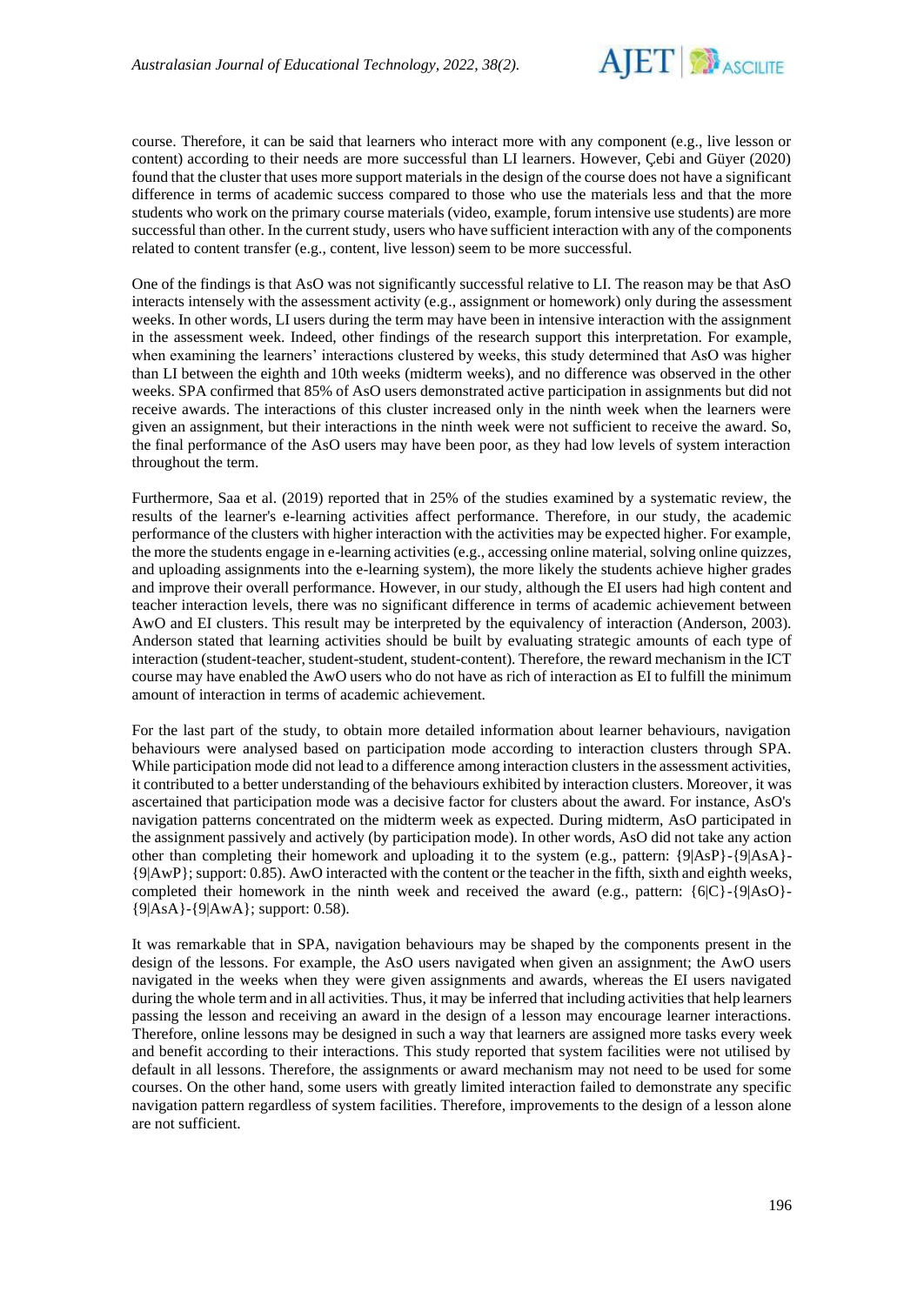

# **Conclusions and suggestions**

This study has shown interrelation of interaction, sequential patterns and academic achievement across the whole system and in various courses to evaluate a distance education system in terms of age, programme and course design as multidimensional. Consequently, it is difficult to determine or standardise intervention unless the system, programme and course design features are standard. While examining the system interactions of learners, it should not be ignored that the behaviour patterns of learners are the result of the interaction of learner characteristics (e.g., age), features programme and course design (e.g., system components used). In the ICT course, assessment and award activities seem to have positive contributions to both academic performance and interaction with other system components. However, the effects of learning design activities on performance could not be revealed more clearly (Holmes et al., 2019). Alternatively, "it is difficult to deploy a predictive model which is not customised for the target learning environment" (Hung et al., 2019, p.152). Therefore, performance is the result of the interaction of each dimension with each other in distance education. If we are looking for appropriate intervention, the focus should not be data only when making data-based decisions in a distance education system. The contextual characteristics of this data should also be taken into account.

## **Limitations and future research**

In this study, there are limitations in several aspects in the discovery of components related to course design. First, the efficient working time of the components was also neglected. The results may change related to the content component. In future research, variables related to the quality of interaction allow for a deeper understanding of the learner. Second, the analysis used in this research cannot verify a cause-and-effect relationship between academic achievement and activities. In this context, empirical studies showing the effect of course design on academic achievement may be needed.

While examining learners' interactions in various lessons, log data of small learner groups ( $n = 95$  or  $n =$ 112) were studied. Although the sample selection process (Table 1) shows the current problem related to course design in data-driven decision-making, it contains limitations in terms of generalisability. Therefore, more generalisable findings can be revealed by working on large lesson samples using similar course designs.

Moreover, the course design is a multidimensional structure. It was not possible to examine the same student group in the same course with two different course designs as the current study reveals the existing situation in the LMS. So, RQ2 does not compare course designs against an experimental design. It reflects the interactions of the same students in different courses, with different designs in terms of content, assessment, discussion, rewarding. Therefore, while discussing students' interactions with course design, we primarily took care not to make a causal interpretation. Future research should focus on more substantial implications for how course designs affect learner interactions.

While examining the navigation behaviours, we categorised learners only by interaction clusters. In future research, after learners are categorised to other variables (e.g., age, discipline, performance) and interaction patterns, SPA could be applied according to the newly created categories. Alternatively, the navigation patterns can be clustered without categorising learners according to some variables.

## **References**

- Agudo-Peregrina, Á. F., Iglesias-Pradas, S., Conde-González, M. Á., & Hernández-García, Á. (2014). Can we predict success from log data in VLEs? Classification of interactions for learning analytics and their relation with performance in VLE-supported F2F and online learning. *Computers in Human Behavior*, *31*, 542–550.<https://doi.org/10.1016/j.chb.2013.05.031>
- Anderson, T. (2003). Getting the mix right again: An updated and theoretical rationale for interaction. *The International Review of Research in Open and Distributed Learning*, *4*(2), 1–14. <https://doi.org/10.19173/irrodl.v4i2.149>
- Botelho, A., Varatharaj, A., Patikorn, T., Doherty, D., Adjei, S., & Beck, J. (2019). Developing early detectors of student attrition and wheel spinning using deep learning. *IEEE Transactions on Learning Technologies*, *12*(2), 158–170. <https://doi.org/10.1109/TLT.2019.2912162>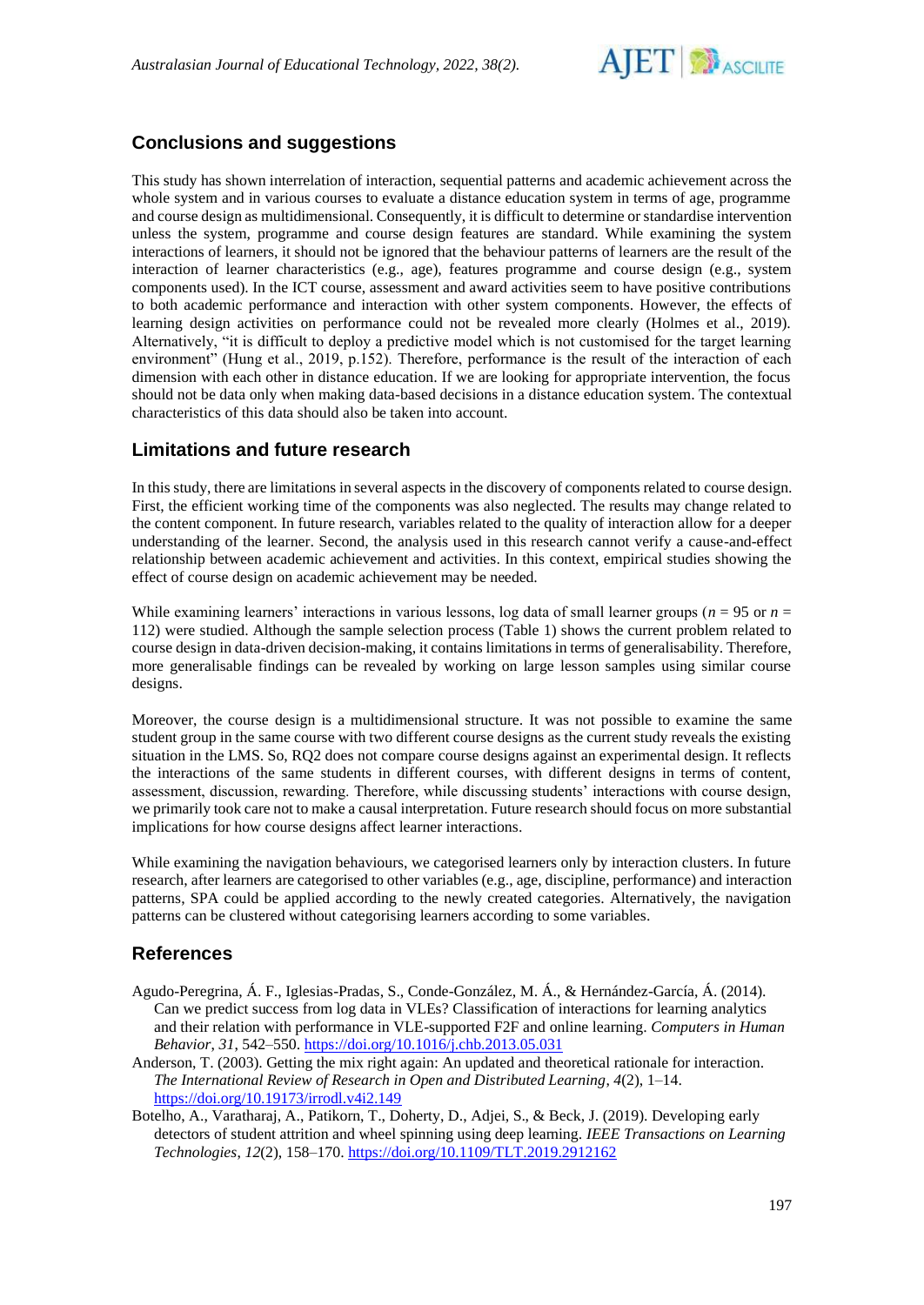

- Bravo-Agapito, J., Romero, S. J., & Pamplona, S. (2021). Early prediction of undergraduate students' academic performance in completely online learning: A five-year study. *Computers in Human Behavior*, *115*, Article 106595.<https://doi.org/10.1016/j.chb.2020.106595>
- Campagni, R., Merlini, D., & Sprugnoli, R. (2012, September 28). *Sequential patterns analysis in a student database* [Workshop presentation]. European Conference on Machine Learning and Principles and Practice of Knowledge Discovery in Databases, Bristol, United Kingdom.
- Cantabella, M., López, B., Caballero, A., & Muñoz, A. (2018). Analysis and evaluation of lecturers' activity in learning management systems: Subjective and objective perceptions. *Interactive Learning Environments*, *26*(7), 911–923[. https://doi.org/10.1080/10494820.2017.1421561](https://doi.org/10.1080/10494820.2017.1421561)
- Çebi, A., & Güyer, T. (2020). Students' interaction patterns in different online learning activities and their relationship with motivation, self-regulated learning strategy and learning performance. *Education and Information Technologies*, *25*, 3975–3993. [https://doi.org/10.1007/s10639-020-10151-](https://doi.org/10.1007/s10639-020-10151-1) [1](https://doi.org/10.1007/s10639-020-10151-1)
- Cerezo, R., Sánchez-Santillán, M., Paule-Ruiz, M. P., & Núñez, J. C. (2016). Students' LMS interaction patterns and their relationship with achievement: A case study in higher education. *Computers & Education*, *96*, 42–54.<https://doi.org/10.1016/j.compedu.2016.02.006>
- Choudhury, S., & Pattnaik, S. (2020). Emerging themes in e-learning: A review from the stakeholders' perspective. *Computers & Education*, *144*, Article 103657. <https://doi.org/10.1016/j.compedu.2019.103657>
- Cohen, A., Shimony, U., Nachmias, R., & Soffer, T. (2019). Active learners' characterization in MOOC forums and their generated knowledge. *British Journal of Educational Technology*, *50*(1), 177–198. <https://doi.org/10.1111/bjet.12670>
- Council of Higher Education. (2020). Yükseköğretim Kurumlarında Uzaktan Öğretime İlişkin Usul Ve Esaslar [Procedures and principles regarding distance education in higher education institutions]. [https://www.yok.gov.tr/Documents/Kurumsal/egitim\\_ogretim\\_dairesi/Uzaktan\\_ogretim/yuksekogreti](https://www.yok.gov.tr/Documents/Kurumsal/egitim_ogretim_dairesi/Uzaktan_ogretim/yuksekogretim_kurumlarinda_uzaktan_ogretime_iliskin_usul_ve_esaslar.pdf) [m\\_kurumlarinda\\_uzaktan\\_ogretime\\_iliskin\\_usul\\_ve\\_esaslar.pdf](https://www.yok.gov.tr/Documents/Kurumsal/egitim_ogretim_dairesi/Uzaktan_ogretim/yuksekogretim_kurumlarinda_uzaktan_ogretime_iliskin_usul_ve_esaslar.pdf)
- Dráždilová P., Obadi G., Slaninová K., Al-Dubaee S., Martinovič J., Snášel V. (2010) Computational intelligence methods for data analysis and mining of elearning activities. In F. Xhafa, S. Caballé, A. Abraham, T. Daradoumis, A. A. Juan-Perez (Eds.), *Studies in Computational Intelligence: vol. 273. Computational intelligence for technology enhanced learning (pp. 195–224). Springer.* [https://doi.org/10.1007/978-3-642-11224-9\\_9](https://doi.org/10.1007/978-3-642-11224-9_9)
- Gavilanes-Sagnay, F., Loza-Aguirre, E., Riofrío-Luzcando, D., & Segura-Morales, M. (2018). A systematic literature review of indicators for the understanding of interactions in virtual learning environments. In *Proceedings of the 2018 International Conference on Computational Science and Computational Intelligence* (pp. 596–600). IEEE.<https://doi.org/10.1109/CSCI46756.2018.00120>
- Gkontzis, A. F., Kotsiantis, S., Panagiotakopoulos, C. T., & Verykios, V. S. (2019). A predictive analytics framework as a countermeasure for attrition of students. *Interactive Learning Environments*, 1–16.<https://doi.org/10.1080/10494820.2019.1709209>
- Han, F., & Ellis, R. (2020). Combining self-reported and observational measures to assess university student academic performance in blended course designs. *Australasian Journal of Educational Technology*, *36*(6), 1–14[. https://doi.org/10.14742/ajet.6369](https://doi.org/10.14742/ajet.6369)
- Holmes, W., Nguyen, Q., Zhang, J., Mavrikis, M., & Rienties, B. (2019). Learning analytics for learning design in online distance learning. *Distance Education*, *40*(3), 309–329. <https://doi.org/10.1080/01587919.2019.1637716>
- Hung, J.L., Shelton, B. E., Yang, J., & Du, X. (2019). Improving predictive modeling for at-risk student identification: A multistage approach. *IEEE Transactions on Learning Technologies*, *12*(2), 148–157. <https://doi.org/10.1109/TLT.2019.2911072>
- Ifenthaler, D., & Yau, J. Y. K. (2020). Utilising learning analytics to support study success in higher education: a systematic review. *Educational Technology Research and Development*, *68*(4), 1961– 1990.<https://doi.org/10.1007/s11423-020-09788-z>
- Kahan, T., Soffer, T., & Nachmias, R. (2017). Types of participant behavior in a massive open online course*. The International Review of Research in Open and Distributed Learning*, *18*(6), 1–18. <https://doi.org/10.19173/irrodl.v18i6.3087>
- Kálmán, O., Tynjälä, P., & Skaniakos, T. (2020). Patterns of university teachers' approaches to teaching, professional development and perceived departmental cultures. *Teaching in Higher Education*, *25*(5), 595–614.<https://doi.org/10.1080/13562517.2019.1586667>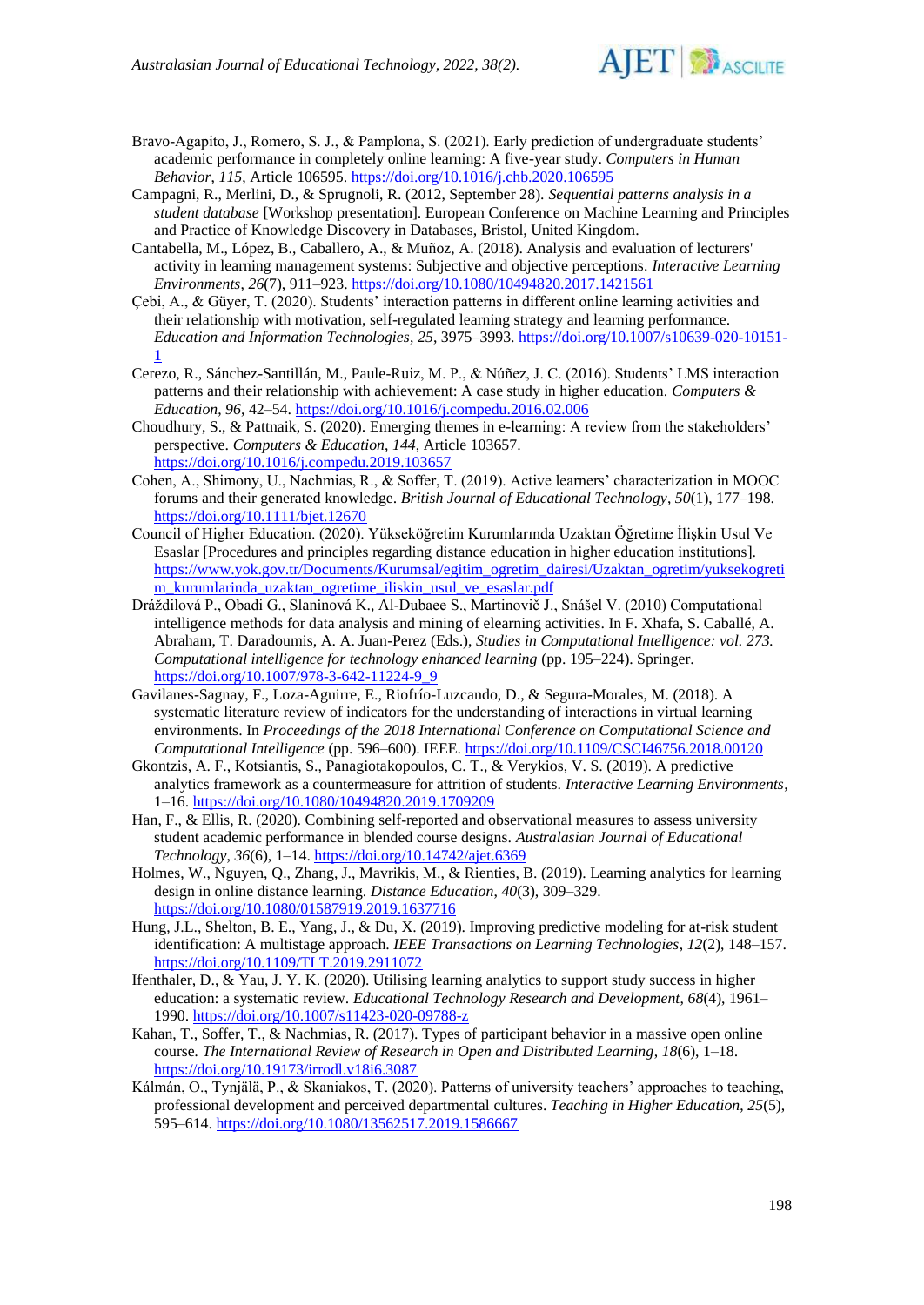

- Lin, F. C., Chen, C. M., & Wang, W. F. (2017). Learning process analysis based on sequential pattern mining and lag sequential analysis in a web-based inquiry science environment. In T. Matsuo, N. Fukuta, M. Mori, K. Hashimoto, & S. Hirokawa (Eds.), *Proceedings of the IIAI International Congress on Advanced Applied Informatics* (pp. 655–660). IEEE[. https://doi.org/10.1109/IIAI-](https://doi.org/10.1109/IIAI-AAI.2017.57)[AAI.2017.57](https://doi.org/10.1109/IIAI-AAI.2017.57)
- Machajewski, S., Steffen, A., Fuerte, E. R., & Rivera, E. (2019). Patterns in faculty learning management system use. *TechTrends*, *63*(5), 543–549[. https://doi.org/10.1007/s11528-018-0327-0](https://doi.org/10.1007/s11528-018-0327-0)
- Munk, M., & Drlik, M. (2011). Influence of different session timeouts thresholds on results of sequence rule analysis in educational data mining. In H. Cherifi, J. M. Zain, & E. El-Qawasmeh (Eds.), *Communications in computer and information science: vol. 166*. *Proceedings of the Digital Information and Communication Technology and Its Applications Conference* (pp. 60–74). Springer. [https://doi.org/10.1007/978-3-642-21984-9\\_6](https://doi.org/10.1007/978-3-642-21984-9_6)
- Murtagh, F., & Legendre, P. (2014). Ward's hierarchical agglomerative clustering method: which algorithms implement ward's criterion? *Journal of Classification*, *31*(3), 274–295. <https://doi.org/10.1007/s00357-014-9161-z>
- Nguyen, Q., Huptych, M., & Rienties, B. (2018). Using temporal analytics to detect inconsistencies between learning design and students' behaviours. *Journal of Learning Analytics*, *5*(3), 120–135. <https://doi.org/10.18608/jla.2018.53.8>
- Nguyen, Q., Rienties, B., Toetenel, L., Ferguson, F., & Whitelock, D. (2017). Examining the designs of computer-based assessment and its impact on student engagement, satisfaction, and pass rates. *Computers in Human Behavior*, *76*, 703–714[. https://doi.org/10.1016/j.chb.2017.03.028](https://doi.org/10.1016/j.chb.2017.03.028)
- Rienties, B., & Jones, A. (2019). Evidence-based learning: Futures. Using learning design and learning analytics to empower teachers to meet students' diverse needs. In R. Ferguson, A. Jones, & E. Scanlon (Eds.), *Educational visions: The lessons from 40 years of innovation* (pp. 109–125). Ubiquity Press[. https://doi.org/10.5334/bcg.g](https://doi.org/10.5334/bcg.g)
- Rizvi, S., Rienties, B., & Khoja, S. A. (2019). The role of demographics in online learning: A decision tree based approach. *Computers & Education*, *137*, 32–47. <https://doi.org/10.1016/j.compedu.2019.04.001>
- Saa, A. A., Al-Emran, M., & Shaalan, K. (2019). Factors affecting students' performance in higher education: a systematic review of predictive data mining techniques. *Technology, Knowledge and Learning*, *24*(4), 567–598[. https://doi.org/10.1007/s10758-019-09408-7](https://doi.org/10.1007/s10758-019-09408-7)
- Sandoval, A., Gonzalez, C., Alarcon, R., Pichara, K., & Montenegro, M. (2018). Centralized student performance prediction in large courses based on low-cost variables in an institutional context. *The Internet and Higher Education*, *37*, 76–89.<https://doi.org/10.1016/j.iheduc.2018.02.002>
- Shih, W. C. (2018, July). Mining sequential patterns to explore users. In S. Reisman, S. I. Ahamed, C. Demartini, T. Conte, L. Liu, W. Claycomb, M. Nakamura, E. Tovar, S. Cimato, C. Lung, H. Takakura, J. Yang, T. Akiyama, Z. Zhang, & K. Hasan (Eds.), *Proceedings of the IEEE 42nd Annual Computer Software and Applications Conference* (pp. 126–129). IEEE. <https://doi.org/10.1109/COMPSAC.2018.10216>
- Soffer, T., Kahan, T., & Livne, E. (2017). E-assessment of online academic courses via students' activities and perceptions. *Studies in Educational Evaluation*, *54*, 83–93. <https://doi.org/10.1016/j.stueduc.2016.10.001>
- Soffer, T., Kahan, T., & Nachmias, R. (2019). Patterns of students' utilization of flexibility in online academic courses and their relation to course achievement. *The International Review of Research in Open and Distributed Learning*, *20*(3), 202–220.<https://doi.org/10.19173/irrodl.v20i4.3949>
- Sun, J. C. Y., Lin, C. T., & Chou, C. (2018). Applying learning analytics to explore the effects of motivation on online students' reading behavioral patterns. *The International Review of Research in Open and Distributed Learning*, *19*(2), 209–227.<https://doi.org/10.19173/irrodl.v19i2.2853>
- Van den Beemt, A., Buijs, J., & van der Aalst, W. (2018). Analysing structured learning behaviour in massive open online courses (MOOCs): An approach based on process mining and clustering. *The International Review of Research in Open and Distributed Learning*, *19*(5), 37–60. <https://doi.org/10.19173/irrodl.v19i5.3748>
- Wang, Y. L., Wen, L. Y. M., Chen, T. S., & Chen, R. C. (2012). Using sequential pattern mining to analyze the behavior on the WELS. In X. Qu & Y. Yang (Eds.), *Communications in computer and information—Proceedings of the Information and Business Intelligence Conference* (part 1, pp. 95– 101). Springer. [https://doi.org/10.1007/978-3-642-29084-8\\_15](https://doi.org/10.1007/978-3-642-29084-8_15)